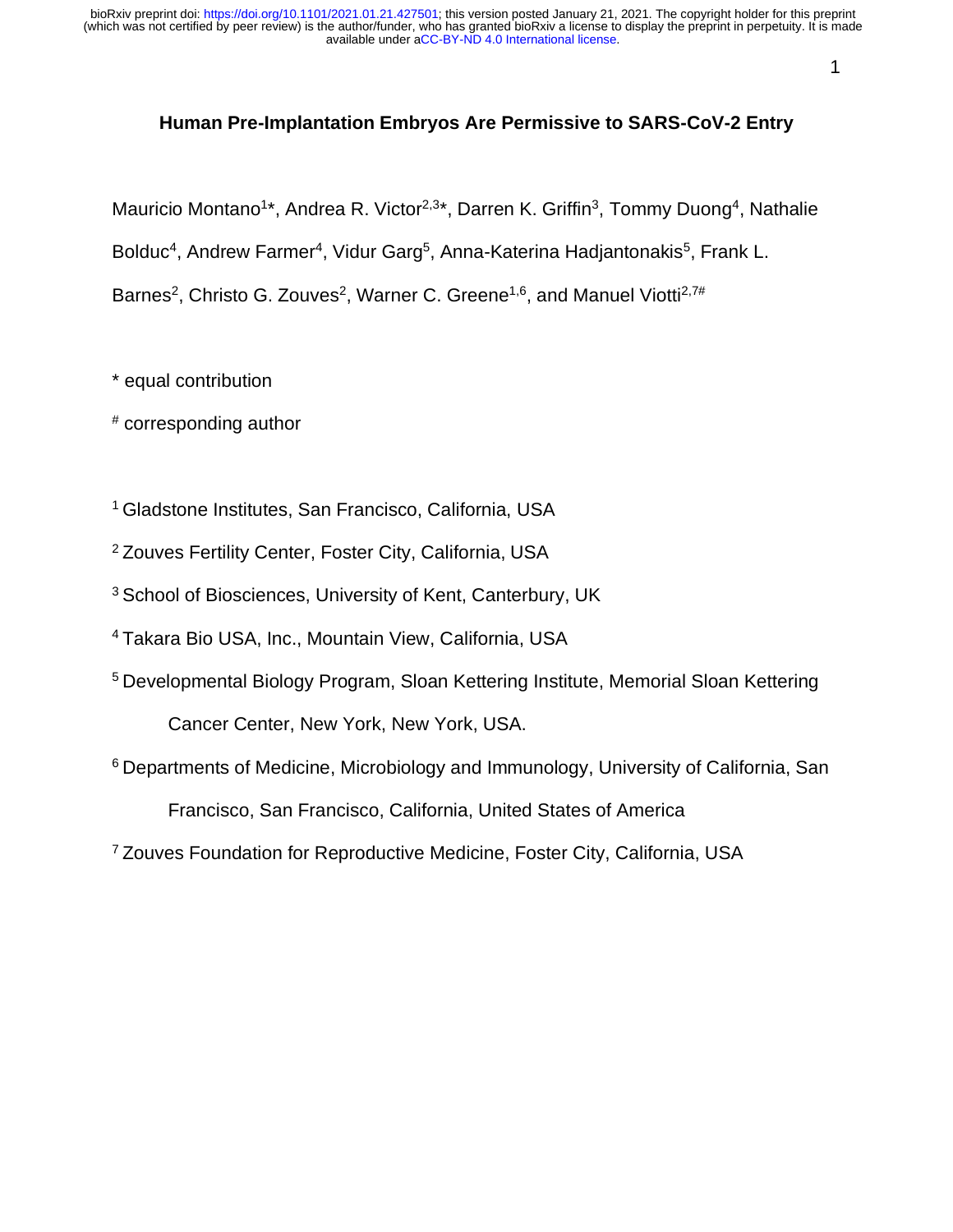#### 2

#### **Abstract**

**Vertical transmission of SARS-CoV-2, the virus responsible for COVID-19, from parents to early embryos during conception could be catastrophic, but is contingent on the susceptibility of cells of the embryo to infection. Because presence of the SARS-CoV-2 virus has been reported in the human reproductive system, we assessed whether pre-implantation embryos are permissive to SARS-CoV-2 entry. RNA-seq and immunostaining studies revealed presence of two key entry factors in the trophectoderm of blastocyst-stage embryos, the ACE2 receptor and the TMPRSS2 protease. Exposure of blastocysts to fluorescent reporter virions pseudotyped with the SARS-CoV-2 Spike (S) glycoprotein revealed S-ACE2 dependent entry and fusion. These results indicate that human pre-implantation embryos can be infected by SARS-CoV-2, a finding pertinent to natural human conceptions and assisted reproductive technologies during and after the COVID-19 pandemic.**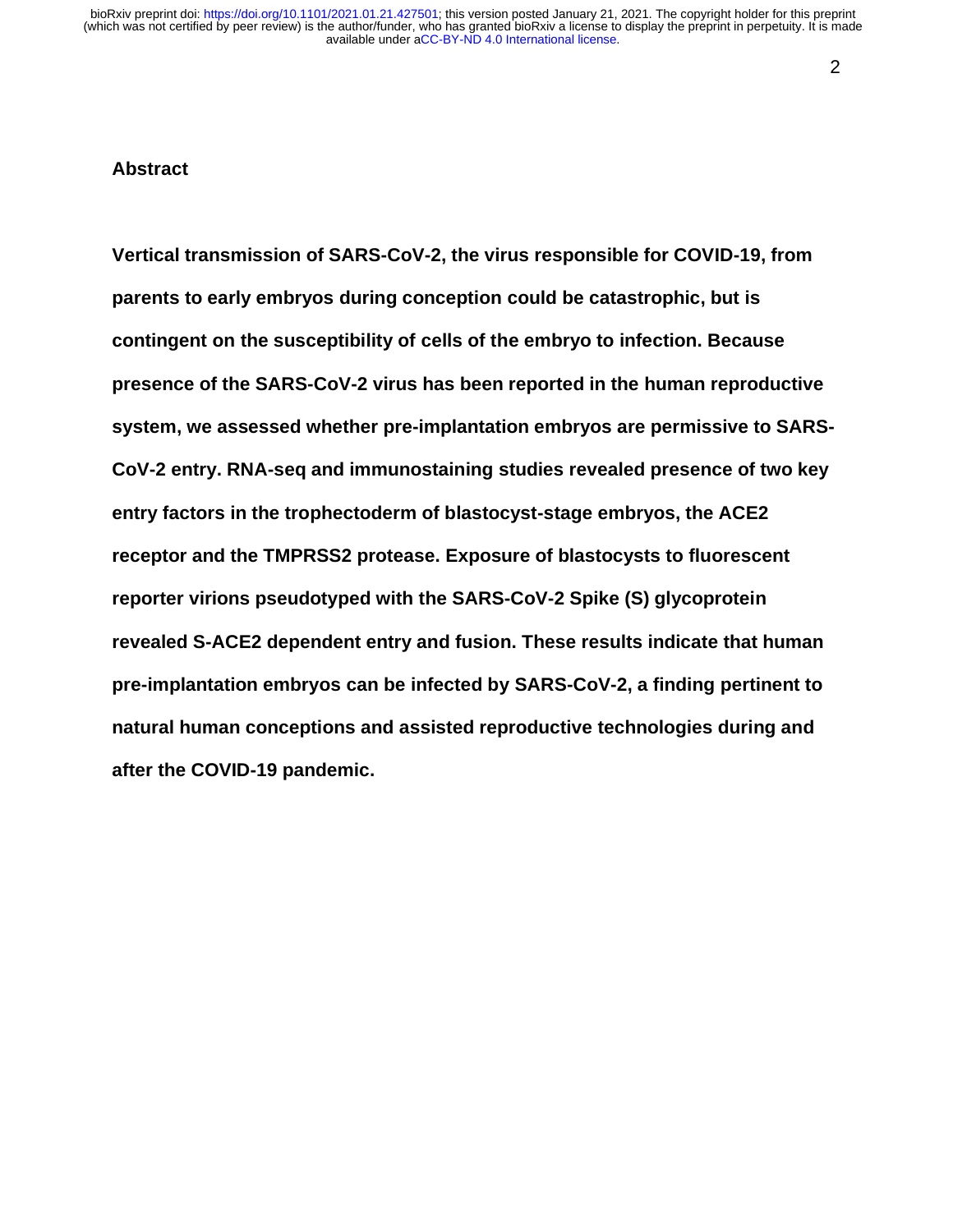#### 3

#### **Introduction**

Coronavirus disease 2019 (COVID-19) has emerged as an unexpected, novel, and devastating pandemic upending life around the globe<sup>1</sup>. Entry of severe acute respiratory syndrome coronavirus 2 (SARS-CoV-2), the infectious agent responsible for COVID-19<sup>2</sup>, requires interactions of its surface glycoprotein Spike (S) with two 'entry' factors on the target cell: engagement of the receptor angiotensin-converting enzyme 2 (ACE2) by S and cleavage of S by the serine protease TMPRSS2<sup>3,4</sup>. These binding and processing steps lead to subsequent endocytosis of virions and fusion within the late endosome<sup>4</sup>.

The full repertoire of cell and tissue types that SARS-CoV-2 can infect is now being defined<sup>1,5</sup>. Expression of SARS-CoV-2 cell entry factors has been described in a wide assortment of human cells<sup>5</sup>, and in COVID-19 patients, SARS-CoV-2 virus has been detected in various organs<sup>6-8</sup>. Infected individuals can also exhibit a range of symptoms spanning beyond lung-related problems, to include disease in the intestine, heart, kidney, vasculature, and liver<sup>6,8-12</sup>. Within the female and male reproductive systems, expression of SARS-CoV-2 entry factors is present in cells of the ovaries, uterus, vagina, testis, and prostate<sup>5,13-16</sup>. The virus is also detectable in the semen of infected males<sup>17</sup>.

The possibility of vertical transmission of SARS-CoV-2 to embryos during or shortly after fertilization is concerning, but is contingent on cells of the embryo being permissive to the virus. We now confirm expression of key entry factors for SARS-CoV-2 on cells in the embryonic trophectoderm and demonstrate experimentally that reporter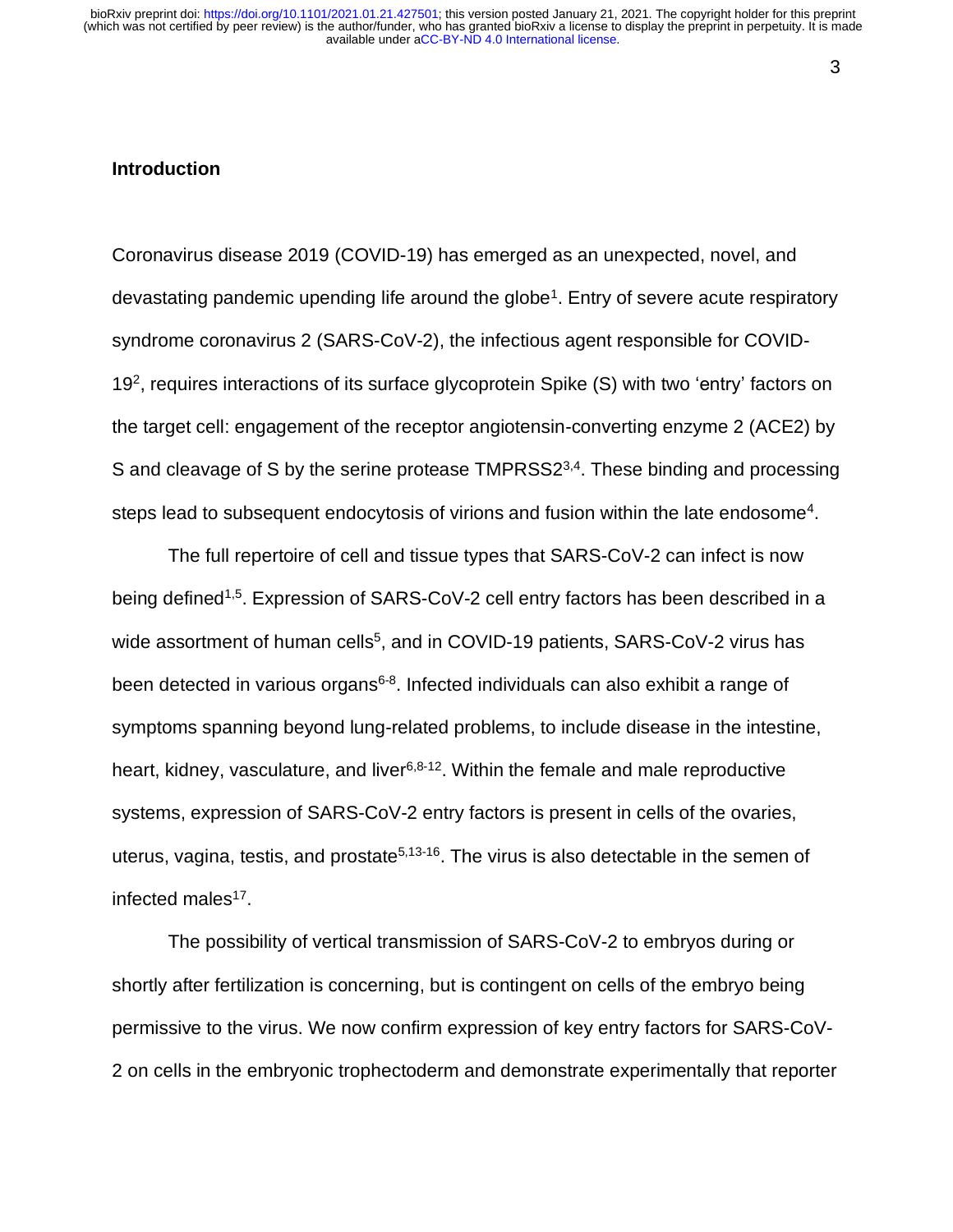### virions pseudotyped with SARS-CoV-2 S can successfully enter cells of the embryo

through S binding to ACE2 receptors.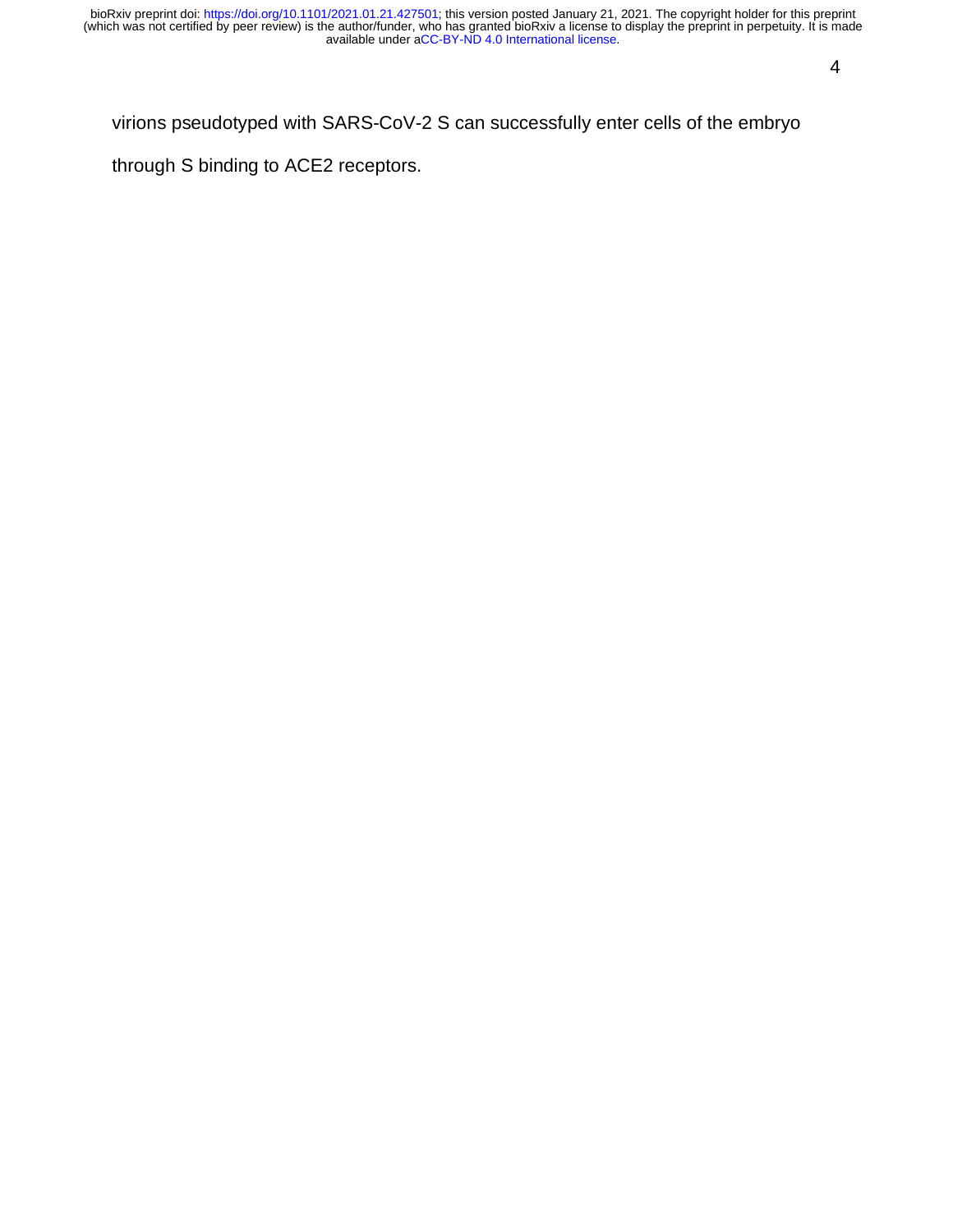#### **Materials**

#### **Human Embryos**

All embryos used in this study were surplus samples from fertility treatment and *in vitro* fertilization, donated strictly for research by signed informed consent. Ethical approval for this project was obtained through the IRB of the Zouves Foundation for Reproductive Medicine (OHRP IRB00011505). For the RNA-seq experiment, embryos were of various ethnic backgrounds and comprised a mix of euploid and aneuploid samples based on evaluation by pre-implantation genetic testing for aneuploidy (PGT-A)<sup>18</sup> (**Suppl. Table 1**). For immunofluorescence and infection experiments, embryos were either untested or assessed by PGT-A, and included a mix of euploid, mosaic, and aneuploid samples (samples with aneuploidies in chromosomes X or 21, respectively encoding *ACE2* and *TMPRSS2*, were excluded).

#### **RNA-seq and Expression Analysis**

Trophectoderm (TE) biopsies containing 5-10 cells from blastocyst-stage embryos (n=24) were processed for RNA-seq using a commercial kit (Takara Bio, SMART-Seq v4 Ultra Low Input RNA Kit for Sequencing) following the user manual. The resulting cDNAs were converted to libraries using Illumina Nextera XT kit (with modified protocol according to SMART-Seq v4 user manual). The resulting libraries were pooled and sequenced on an Illumina NextSeq 550 with a MidOutput cartridge at 2x75 cycles. The sequencing reads in Fastq files were down-sampled to 6M total reads, aligned to the human genome assembly (hg38), and the number of transcripts per million (TPM) was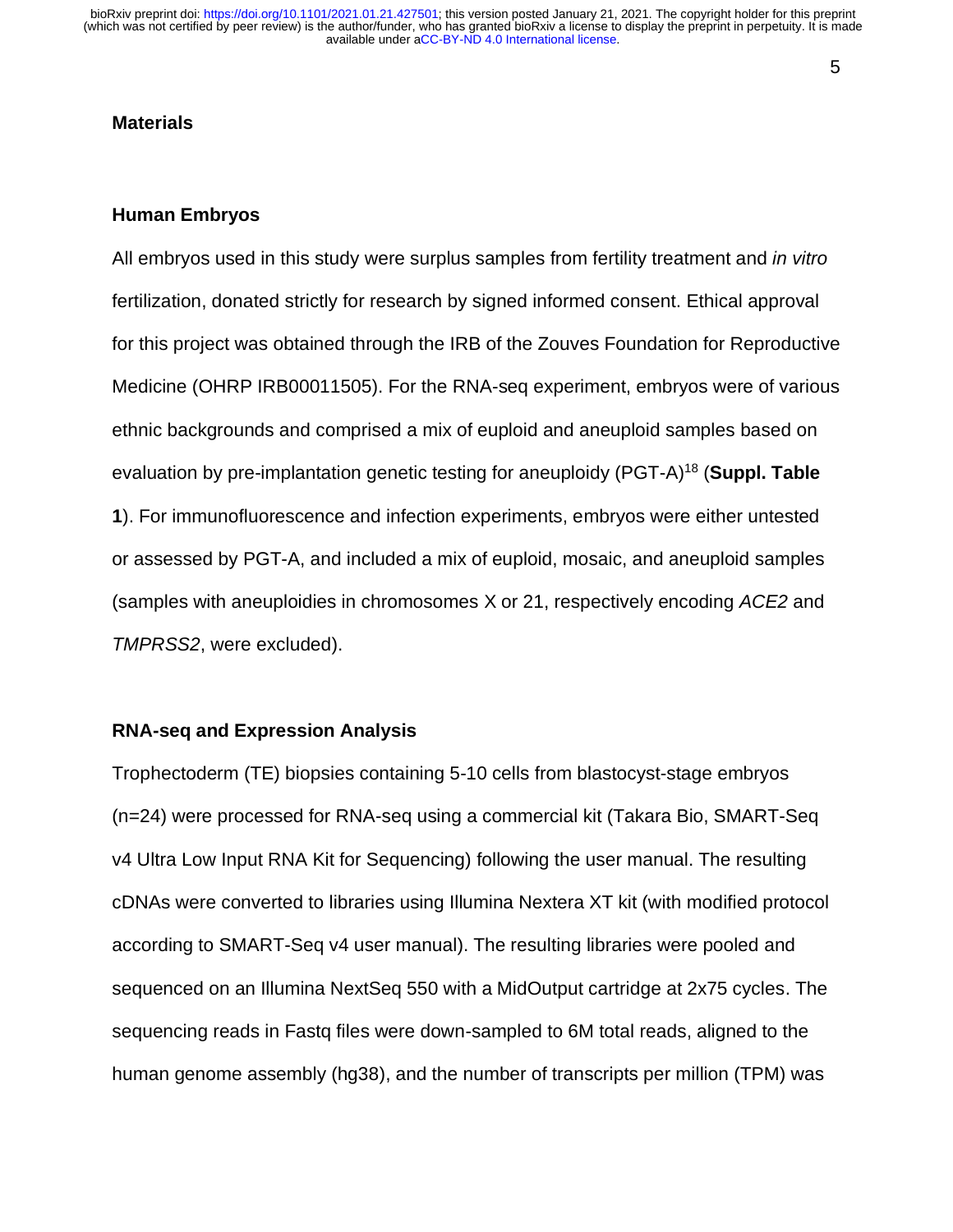determined using the CLC Genomics Workbench 12 (Qiagen). Results were mined for expression of factors implicated in SARS-CoV-2 infection. Violin plots were prepared with PlotsOfData<sup>19</sup>.

#### **Immunofluorescence**

Blastocysts were immersed in fixation buffer containing 4% paraformaldehyde (EMS no. 15710) and 10% fetal bovine serum (FBS; Seradigm 1500-050) in phosphate-buffered saline (PBS; Corning MT21040CM) for 10 minutes (min) at room temperature (rt), followed by three 1-min washes at rt in PBS with 10% FBS. Embryos were blocked in 2% horse serum (Sigma H0146) and 0.1% saponin (Sigma S7900) in PBS (blocking solution) for 1 hour (h) at rt and then incubated with primary antibodies diluted in blocking solution overnight at 4 °C. Embryos were then washed three times for 5 min each in PBS at rt prior to incubation with secondary antibodies. Secondary antibodies diluted in blocking solution were applied for 1 h at 4 °C. Embryos were then washed twice for 5 min each in PBS and subsequently incubated with 5 µg/ml Hoechst 33342 (Invitrogen) in PBS for 5 min. Finally, embryos were washed twice for 5 min each in PBS prior to mounting for imaging. The following primary antibodies were used: goat anti-ACE2 (R&D Systems AF933, 1:100), mouse anti-TMPRSS2 (Developmental Hybridoma Bank P5H9-A3, 3.2 µg/ml). The following secondary Alexa Fluor-conjugated antibodies (Invitrogen) were used at a dilution of 1:500: donkey anti-goat Alexa Fluor 568 (A10042), donkey anti-mouse Alexa Fluor 488 (A21202). DNA was visualized using Hoechst 33342. For all immunofluorescence experiments, n = 5 independent biological replicates were used.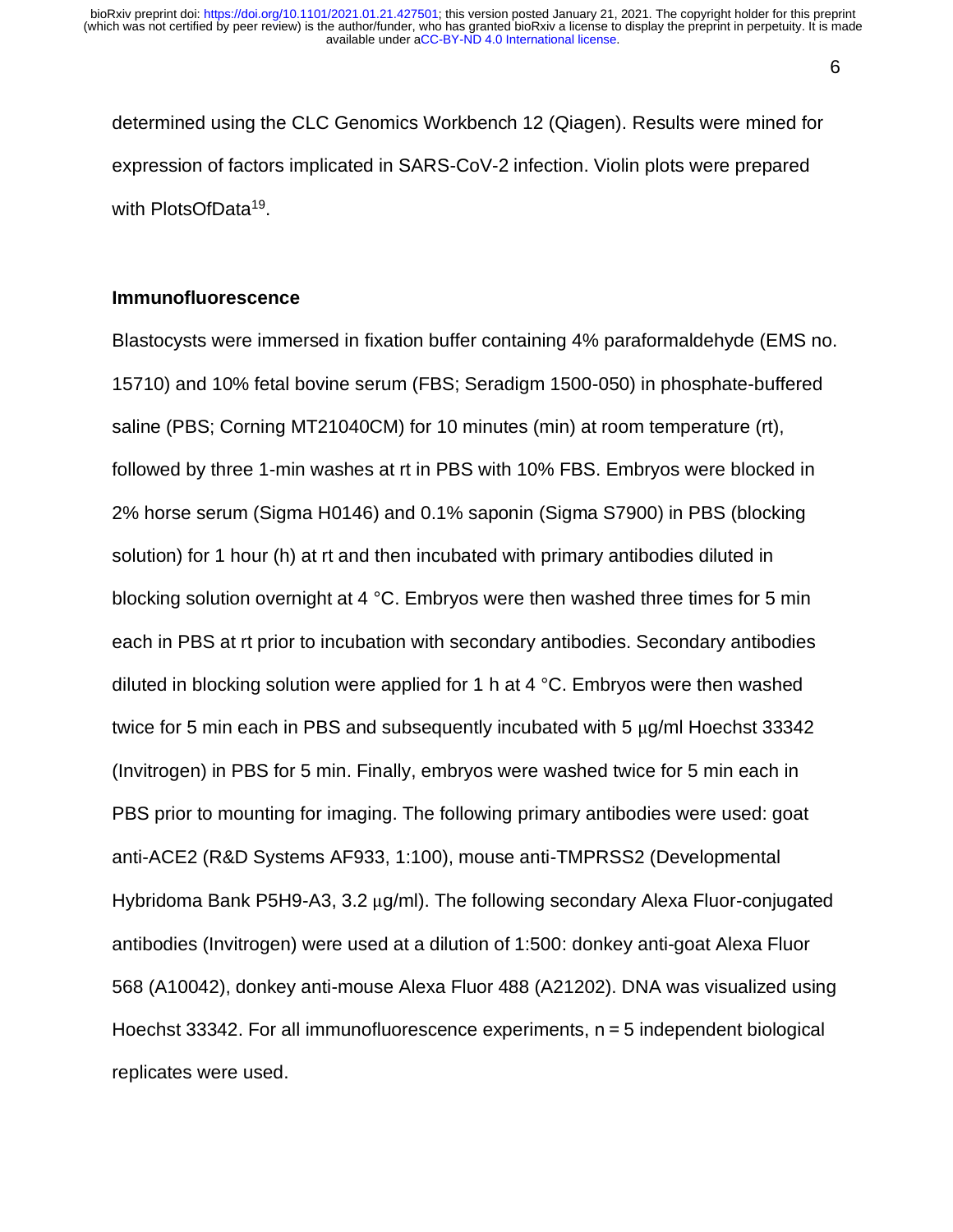#### 7

#### **Pseudotyped Virion Production**

For production of HIV-1 NL-43∆Env-eGFP SARS CoV-2 S pseudotyped virus particles, 293T cells were plated at 3.75  $\times$ 10<sup>6</sup> cells in a T175 flask. 24 h post plating the cells were transfected by PEI transfection reagent (Sigma) with 90 µg of PEI, 30 µg of HIV-1 NL-4∆Env-eGFP (NIH AIDS Reagent Program) and 3.5 µg of pCAGGS SARS CoV-2 S Glycoprotein (NR52310, BEI) in a total of 10 ml of Opti-MEM media (Invitrogen). The day following transfection the media was changed to DMEM10 complete media and placed at 37 °C and 5% CO<sup>2</sup> for 48 h. At 48 h the supernatant was harvested, filtered by 0.22 µm Steriflip filters (EMD, Millipore) and then concentrated by ultracentrifugation for 1.5 h at 4 °C and 25K rpm. After concentration the supernatant was removed and virus particle pellets were resuspended in cold 1xPBS containing 1% FBS, aliquots were stored at -80 °C. For production of control virus particles not expressing the SARS CoV-2 S glycoprotein (Bald), the same procedure was used but with the omission of the pCAGGS SARS CoV-2 S vector transfection. SARS and MERS pseudotyped virus particles were produced using the same procedure, substituting the SARS CoV-2 S expression vector with either pcDNA3.1(+) SARS S or pcDNA3.1(+) MERS S. For production of VSV∆G SARS CoV-2 S pseudotyped virus particles, 293T cells were plated at 1.8  $x10^6$  cells in a T175 flask. 24 h post plating the cells were transfected by PEI transfection reagent (Sigma) with 90 µg of PEI, 30 µg of pCAGGS SARS CoV-2 S Glycoprotein (NR52310, BEI) in a total of 10 mL of Opti-MEM media (Invitrogen). One day after transfection the media was removed, the cells are washed with 1xPBS and DMEM10 complete media was added. Once the media was changed the cells were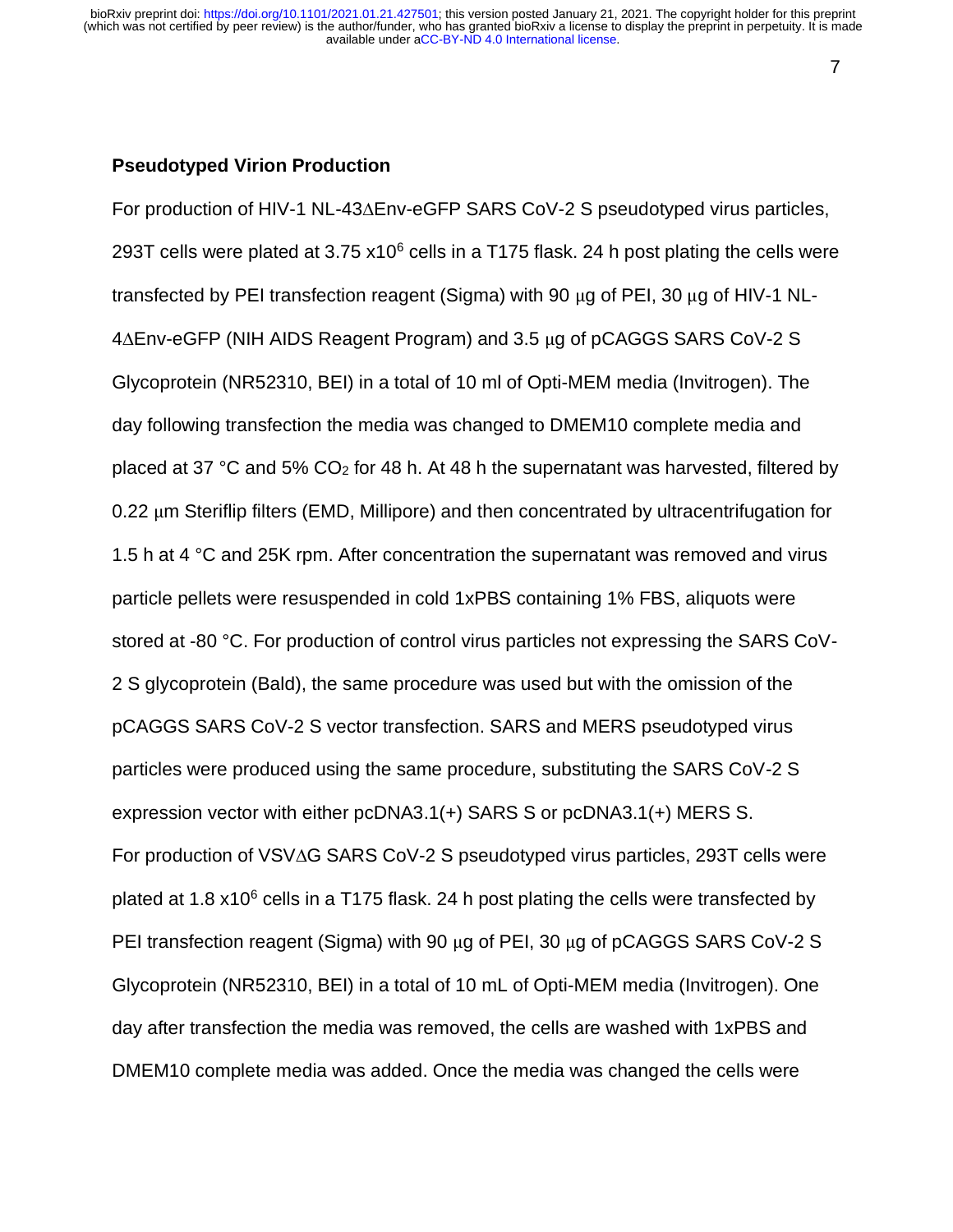infected with VSV∆G VSVg virus (Sandia) at an MOI of 1 or higher. The infection media is changed after 4 h, the cells are washed with 1xPBS and DMEM10 supplemented with 20% anti-VSVg hybridoma supernatant (ATCC CRL-2700). At 24 h the supernatant was harvested, filtered by 0.22  $\mu$ m Steriflip filter (EMD, Millipore) and then concentrated by ultracentrifugation for 1.5 h at 4 °C and 25K rpm. Supernatant was removed and virus particle pellets were resuspended in cold 1xPBS containing 1% FBS, aliquots were stored at -80 °C. For production of control virus particles not expressing the SARS CoV-2 S glycoprotein (Bald), the same procedure was used but with the omission of the pCAGGS SARS CoV-2 S vector transfection on day 2.

SARS and MERS pseudotyped virus particles were produced using the same procedures, substituting the SARS CoV-2 S expression vector with either pcDNA3.1(+) SARS S or pcDNA3.1(+) MERS S vectors respectively.

#### **Virion Infection**

For viral infection experiments, blastocyst-stage embryos (n=94) were hatched from zona pellucidas mechanically, and transferred to flat bottom 96 well plates in 100 µl embryo culture media. Either HIV-1 NL-43∆Env-eGFP SARS CoV-2 S pseudotyped virions (100ng/p24), or VSV∆G SARS CoV-2 S pseudotyped virions (MOI=0.1), were added to the embryos. Bald (not expressing S glycoprotein) virions and mock infection conditions were included for each infection experiment. After the addition of the virions, the embryos were spinoculated at 200 g for 2 h at rt. Upon completion of the spinoculation an additional 100  $\mu$  of embryo culture media was added to each well and the cultures were placed at 37 °C and 5% CO2. For the HIV-1 NL-43∆Env-eGFP based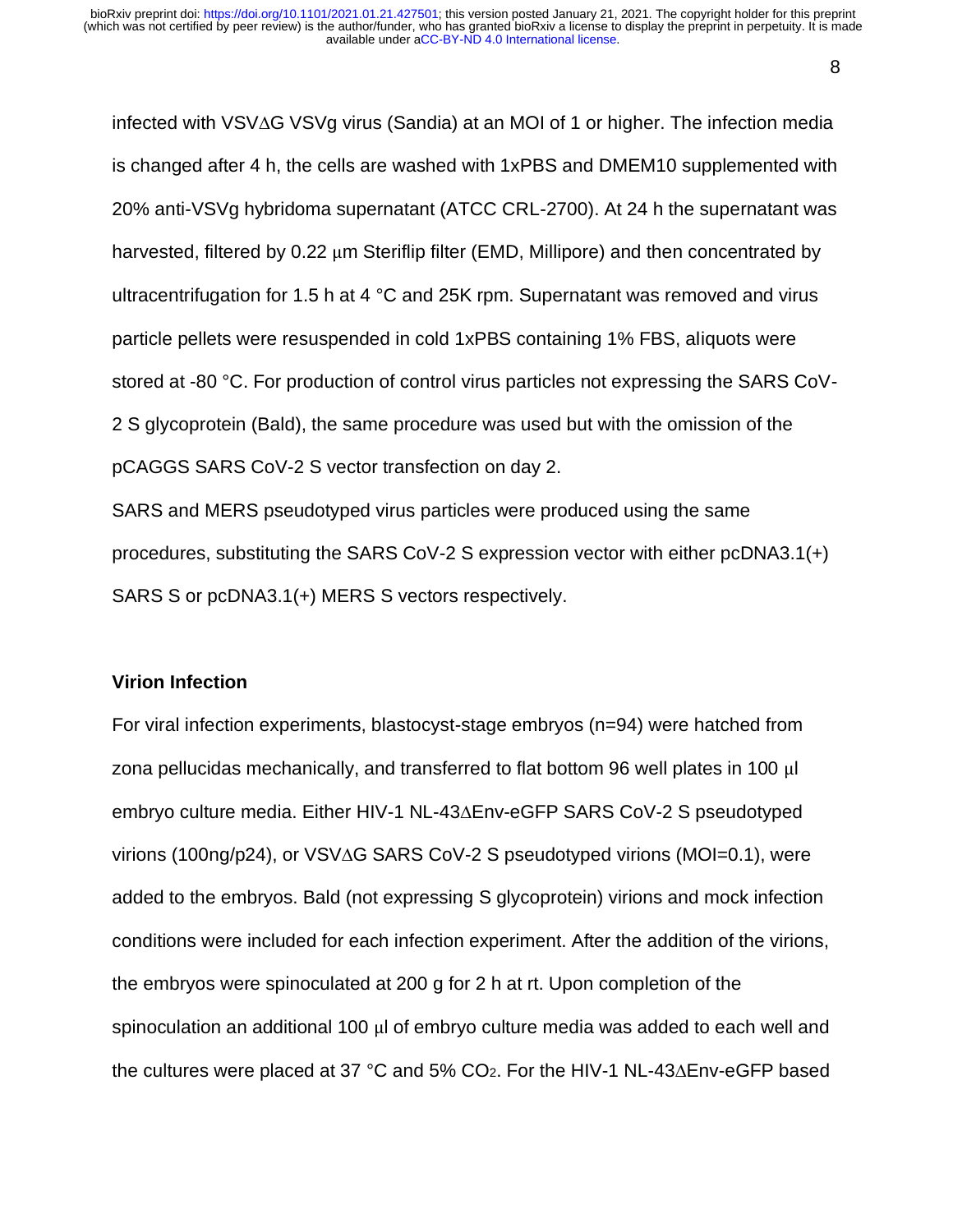infections embryos were monitored for fluorescence at 24-48 h post-spinoculation. For the VSV∆G based infections embryos were monitored for fluorescence at 12-24 h postspinoculation. Additional controls included conditions with either 10 µg of anti-ACE2 antibody (AF933, R&D Systems), anti-SARS CoV-2 S Neutralizing antibody (SAD-S35, ACRO) or anti-Human IgG Kappa (STAR 127, Bio-Rad) control antibody.

#### **Microscopy**

Embryos were placed into 35-mm glass-bottom dishes (MatTek). For epifluorescence microscopy, embryos were imaged with a EVOS M5000 Imaging System employing a LPanFL PH2 20X/0.40 lens, and fluorescence light cube for GFP (470/525 nm) and transmitted light. For confocal microscopy of immunostained embryos, samples were placed within microdrops of a 4 mg/ml solution of BSA (Sigma) in PBS. Images were acquired using a Zeiss LSM880 laser-scanning confocal microscope, equipped with an oil-immersion Zeiss EC Plan-Neofluar 40x/NA1.3/WD0.17mm. Z-stacks were acquired through whole embryos with an optical section thickness of 1  $\mu$ m. Fluorescence was excited with a 405-nm laser diode (Hoechst), a 488-nm Argon laser (Alexa Fluor 488), and a 561-nm DPSS laser (Alexa Fluor 568). For confocal microscopy of infected embryos, samples were stained with Hoechst 33342, and images were acquired using an Olympus FV3000RS laser-scanning microscope using a 40X UPLXAPO (NA= 0.95). Embryos were simultaneously scanned for Hoechst and GFP using the 405-nm and 488-nm lasers. RapidZ series were taken through the entire volume of the imaged embryos in 3 µm steps.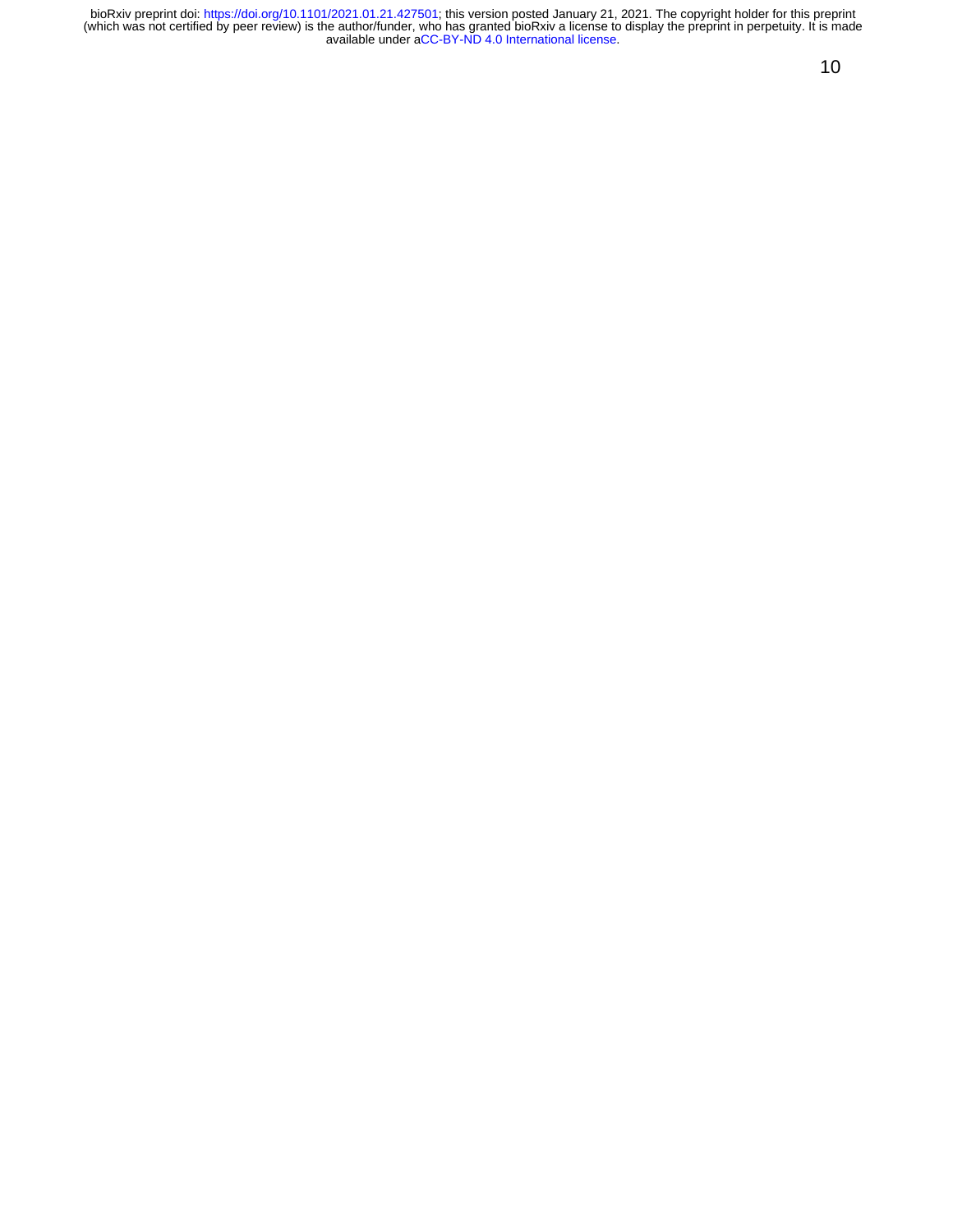#### **Results**

#### **Cells of the Embryo Express Genes Required for SARS-CoV-2 Infection**

We reasoned that within the pre-implantation period of human development, embryos in the blastocyst stage are particularly vulnerable as they lose their protective zona pellucida (ZP) that counters the threat of many foreign agents<sup>20</sup>. The trophectoderm, which is the precursor to the the placenta<sup>21</sup>, is located at the surface of the blastocyst and may be the specific target of infecting viruses. Hence, we focused our attention on the trophectoderm and evaluated its permissiveness to SARS-CoV-2 infection.

Two prior publications have described *ACE2* and *TMPRSS2* expression in blastocyst-stage pre-implantation embryos<sup>5,22</sup> based on analysis of publicly available RNA-seq datasets from a single ethnic group (East Asian/Chinese)<sup>23-25</sup>. To determine whether this pattern of gene expression is observed in more diverse populations, we performed RNA-seq on a group of 24 human blastocysts from multiple ethnic backgrounds (**Suppl. Table 1**). *ACE2* transcripts were detected in trophectoderm biopsies comprising 5-10 cells in 23 of 24 embryos (95.8%), and *TMPRSS2* transcripts in biopsies from all 24 embryos (**Fig.1A**). We evaluated the expression of 22 additional human genes proposed to be involved in the SARS-CoV-2 life cycle<sup>5</sup> (Fig.1B). Expression was confirmed for genes encoding putative alternate receptors (*BSG/CD147*, *ANPEP*) and proteases (*CTSB*, *CTSL*, *TMPRSS4*). Transcripts for *DPP4*, encoding the receptor used by MERS-CoV to enter cells, were either absent or expressed at very low levels in our samples.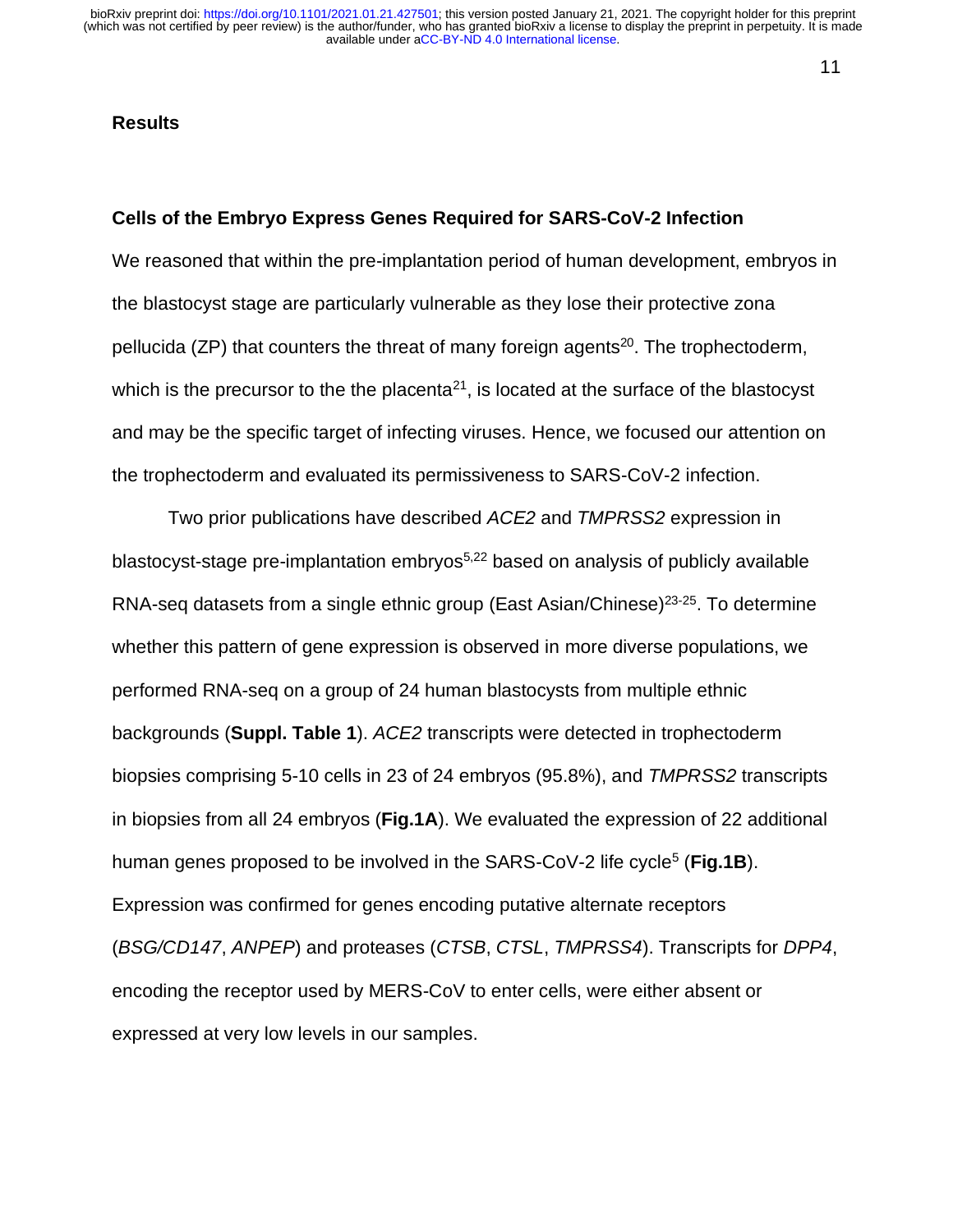Genes for two factors apparently required for SARS-CoV-2 genome replication, *TOP3B* and *ZCRB1/MADP1*, were expressed respectively at low and high levels. Among the genes encoding factors proposed to control trafficking and/or assembly of viral components and which are known to interact with SARS-CoV-2 proteins, *RHOA*, *RAB10*, *RAB14*, *RAB1A*, *AP2M1*, and *CHMP2A* exhibited high levels of expression while *AP2A2* and *TAPT1* were expressed at low levels. Together, these transcriptomic profiling data indicate that trophectoderm cells express many key factors required for SARS-CoV-2 entry and subsequent replication.

#### **SARS-CoV-2 Entry Factors Localize to the Membrane of Trophectoderm Cells**

To evaluate the presence and localization of entry factors in trophectoderm cells, we performed immunofluorescence and confocal imaging for ACE2 and TMPRSS2 in blastocysts. Both factors were readily detectable in cells of the trophectoderm; ACE2 was enriched on cellular membranes, as evidenced by strong signal at cell-cell junctions (**Fig. 2A**), while the TMPRSS2 pattern was more diffuse, localizing to both cell membranes and within the cytoplasm but not nucleus (**Fig. 2B**). The inner cell mass (ICM) was not evaluated, since the immunofluorescence protocol was not optimized for penetration of antibodies through cell layers. Localization of ACE2 and TMPRSS2 protein suggests that pre-implantation embryos are potentially permissive to SARS-CoV-2 entry.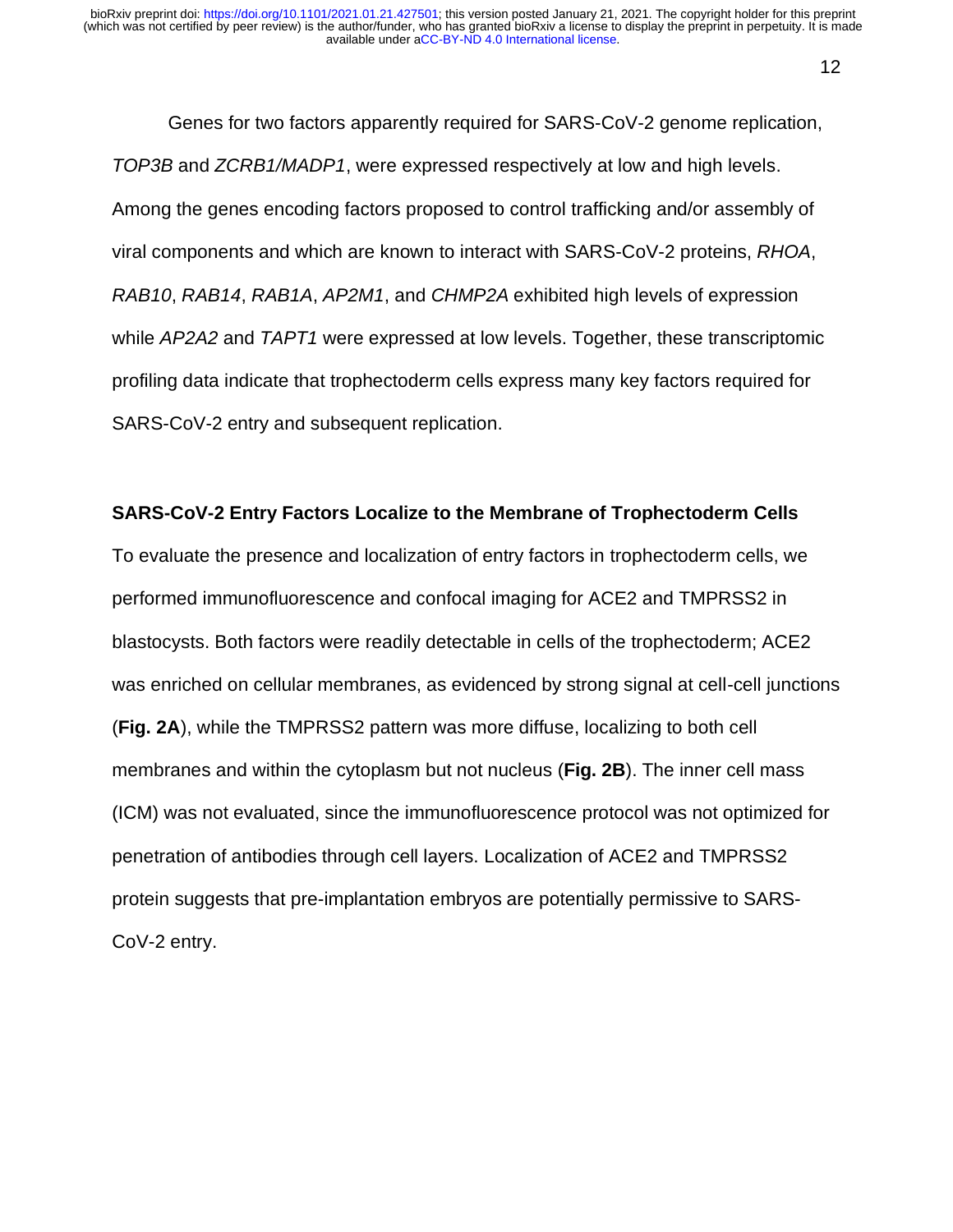# **Human Embryos are Receptive to Entry by SARS-CoV-2 Pseudotyped Reporter Virions**

To test the susceptibility of embryos to SARS-CoV-2 infection, we evaluated the entry of viral agents expressing the SARS-CoV-2 S protein. In the first series of experiments (see **Table 1**), we used an HIV-based reporter virion lacking its native viral entry factor Env, and encoding the green fluorescent protein (GFP). Embryos exposed to control media or media containing the original non-pseudotyped 'bald' reporter virus displayed no fluorescence and appeared healthy 24-48 hours after mock spinoculation (inoculation by centrifugation) (**Suppl. Fig. 1**). However, when embryos were exposed to the reporter virus pseudotyped with the S protein from SARS-CoV-2, several showed robust GFP signal in numerous trophectoderm cells (**Fig. 3A**). Some embryos showed both strong GFP signal and evidence of cell degradation (**Fig.3A** and **Suppl. Fig. 1**). Treatment of the blastocysts with neutralizing anti-S antibodies markedly decreased GFP fluorescence to a limited number of puncta (**Suppl. Fig. 1**).

In the second experimental series (see **Table 1**), we used a vesicular stomatitis virus lacking the cell entry factor G envelope protein (VSV∆G), and encoding GFP as a reporter. No fluorescence was detected when embryos were exposed to control media or media containing the non-pseudotyped 'bald' virions . Conversely, several samples exhibited GFP when exposed to the reporter virus pseudotyped with the SARS-CoV-2 S protein (**Fig. 3B**). Again, some of the infected embryos showed evidence of cellular degradation 24-48 h after spinoculation (**Fig. 3B** and **Suppl. Fig. 1**). Addition of a neutralizing antibody targeting either S or ACE2 strongly reduced GFP expression, while a control, non-specific anti-IgG antibody produced no inhibitory effects (**Suppl.**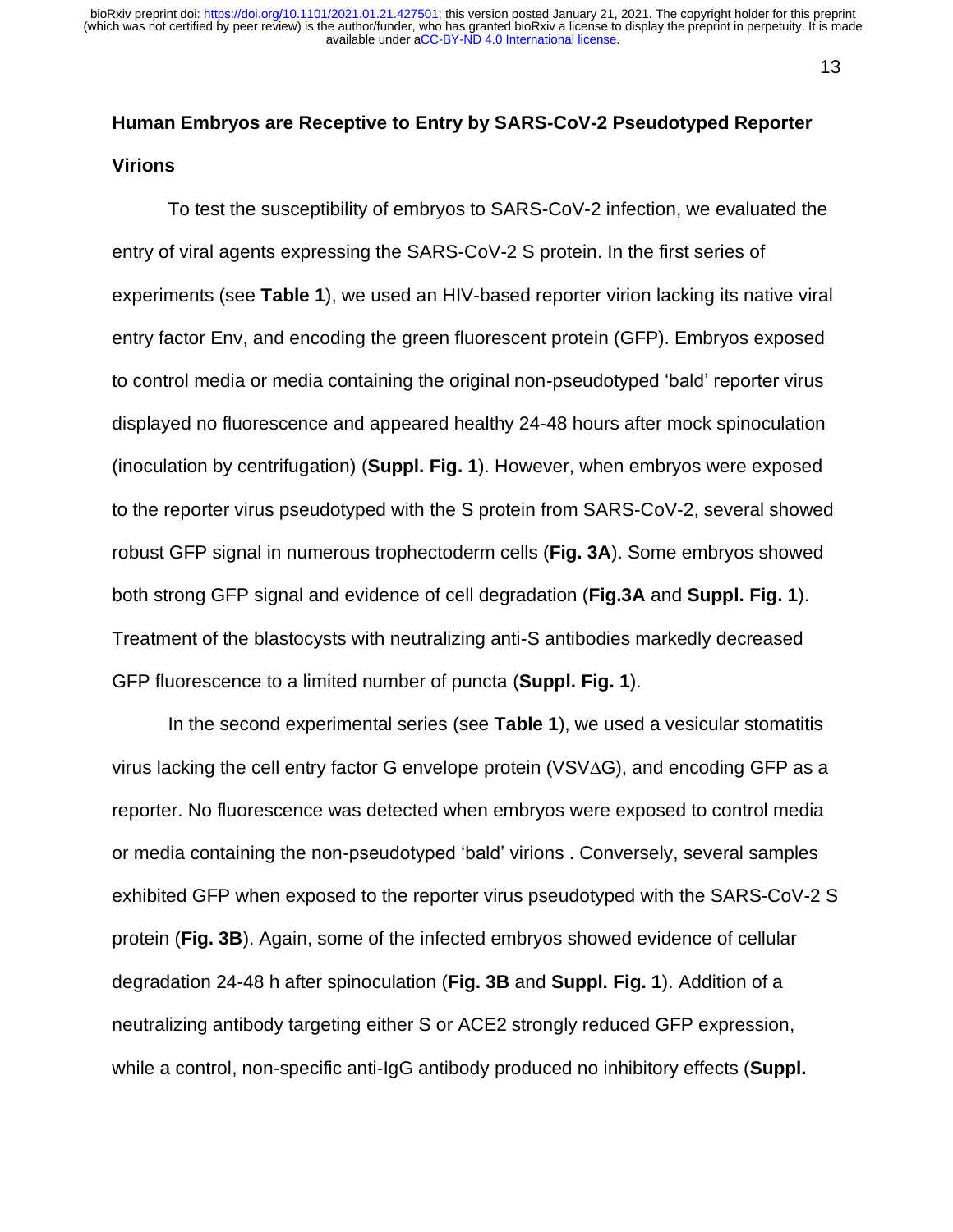**Fig. 1**). When the VSV∆G-based reporter virus was pseudotyped with the S protein from SARS-CoV-1, which also utilizes the ACE2 receptor for cell entry, embryos again displayed GFP signal and occasional evidence of cellular degradation (**Suppl. Fig. 1**). Conversely, reporter virus pseudotyped with the S protein from MERS-CoV, which depends on the dipeptidyl peptidase 4 (DPP4) receptor for cell entry, produced no GFP signal (**Suppl. Fig. 1**). Together, these pseudotyped-virion experiments indicate that pre-implantation embryos are permissive to SARS-CoV-2 entry (and likely SARS-CoV-1 entry), involving interactions of S proteins with the ACE2 receptor.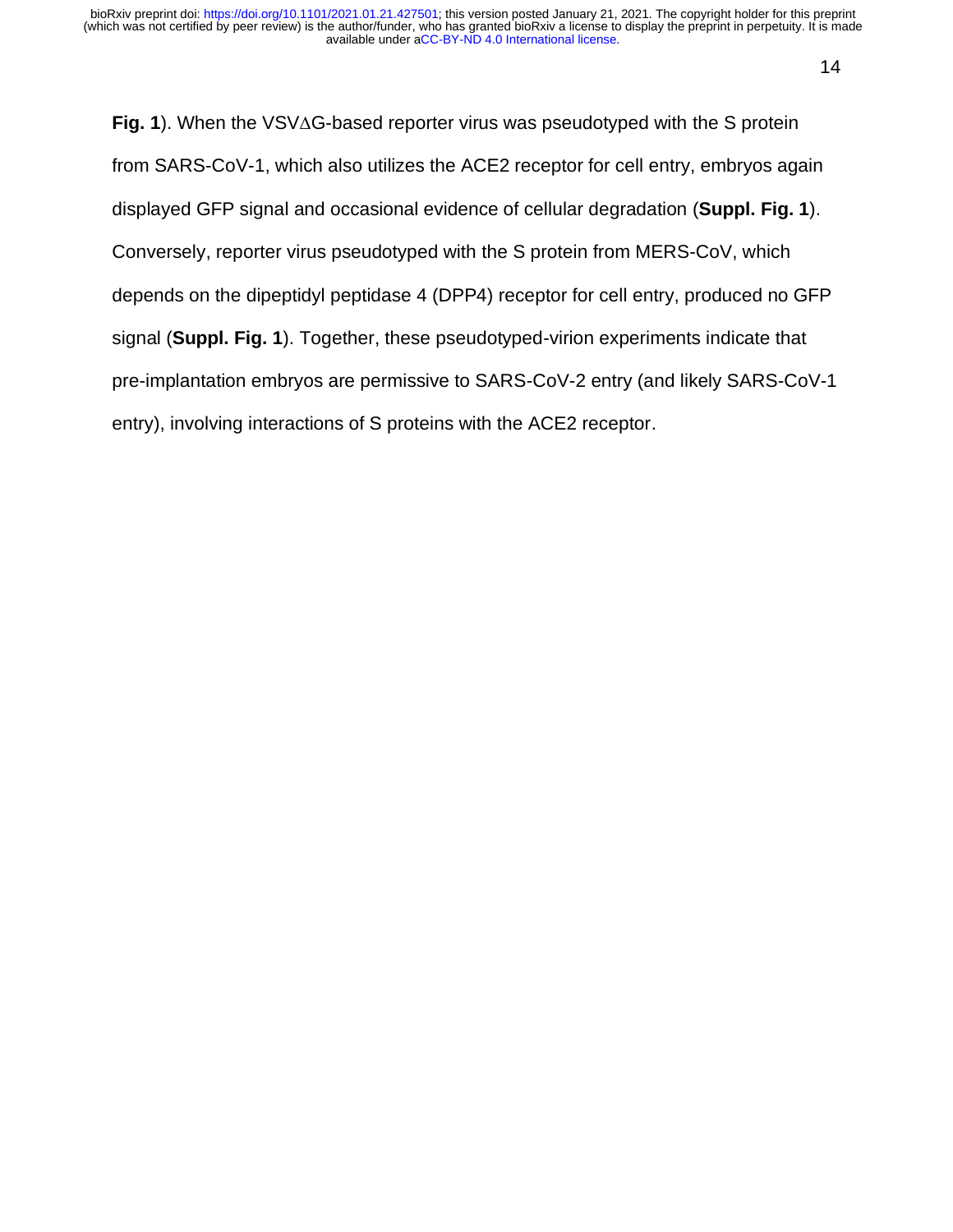#### **Discussion**

The findings of this study demonstrate the permissiveness of human preimplantation embryos to SARS-CoV-2 entry. Transcript and protein profiling show the presence of the required receptor and protease in cells of the trophectoderm, the embryo's outer cell layer, which is essential for embryo implantation and later in pregnancy forms the placenta. Pseudotyped virion experiments indicate effective entry is achieved when SARS-CoV-2 S binds to human ACE2 receptors.

Our RNA-seq experiments show that embryos from multiple ethnic backgrounds express the canonical entry factor genes *ACE2* and *TMPRSS2* in trophectoderm cells. These findings confirm and extend prior reports of *ACE2* and *TRMPRSS2* embryonic expression in a single ethnic group (East Asian/China)<sup>23-25</sup>. The localization of ACE2 we observe on the membrane of trophectoderm cells is in agreement with a previous study employing a different commercially-available anti-ACE2 antibody for immunofluorescence microscopy<sup>26</sup>. In addition, we detect the TMPRSS2 protein in the same cell population of the embryo, a strong indication that SARS-CoV-2 could indeed enter trophectoderm cells via the canonical ACE2-TMPRSS2 pathway.

The experiments using reporter virions confirm our hypothesis. Only virions pseudotyped with the S protein could infect cells of the embryo, and interfering with either S or ACE2 with neutralizing antibodies reduces infection by the pseudotyped virions, implicating a functional interplay between S and ACE2 for cell entry. Embryos also displayed evidence of infection by reporter virions pseudotyped with the S protein from SARS-CoV-1 (which similarly uses ACE2 for entry) but not with the S protein from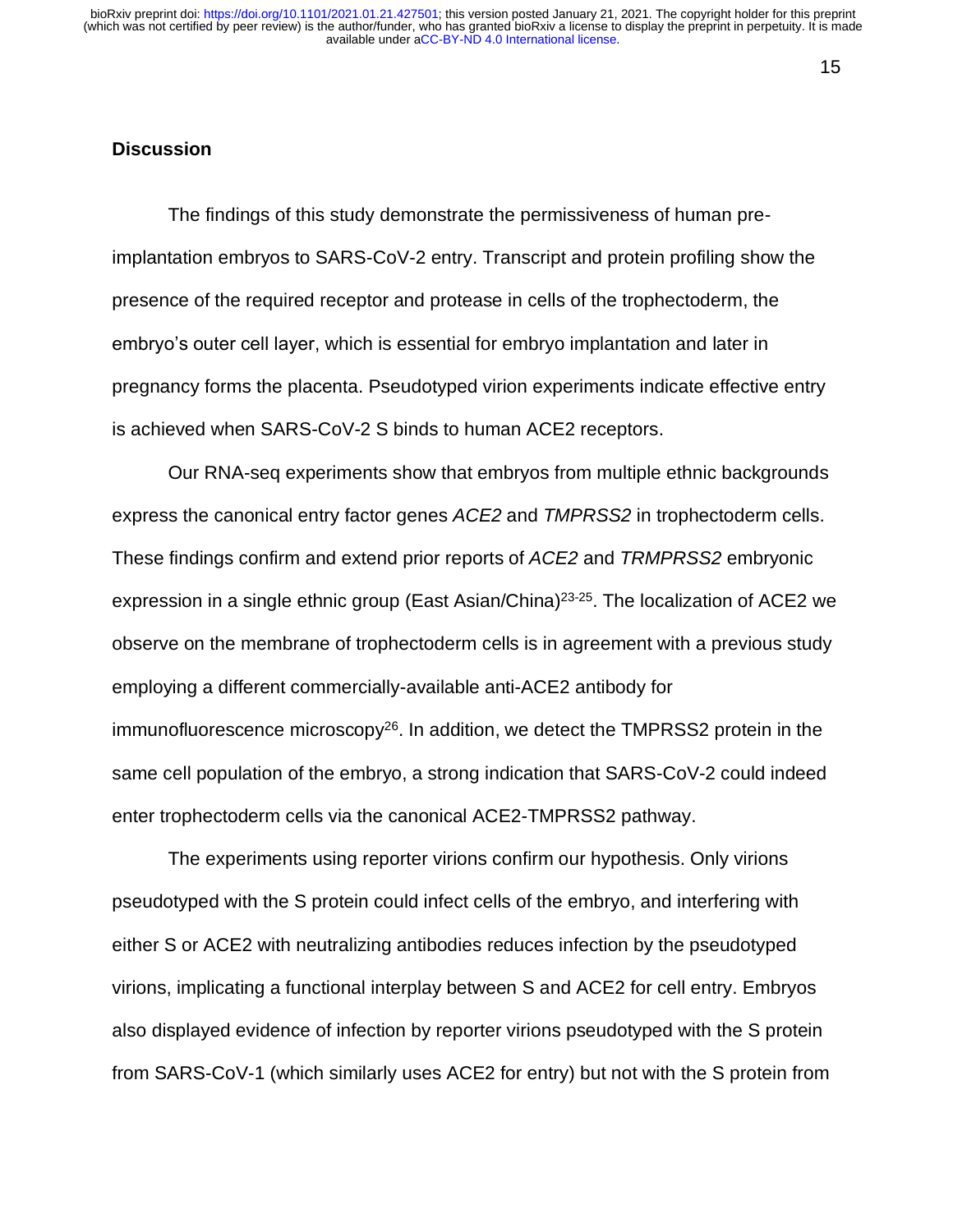MERS-CoV (which uses DPP4 for entry), again suggesting that ACE2 functions as an effective coronavirus receptor in trophectoderm cells.

The finding that pre-implantation embryos are susceptible to SARS-CoV-2 infection raises the possibility of viral transmission from either the mother or father to the developing embryo. Although the data remains limited, vertical transmission of SARS-CoV-2 between pregnant mothers and fetuses has been reported $27-30$ , albeit considerably later in pregnancy. Of note, the studies implicate the placenta, which develops from the trophectoderm, as the principal site of transmission<sup>29,31</sup>. Vertical transmission to the embryo before implantation would necessarily require exposure to SARS-CoV-2 virions at this precise stage. While cell entry factors are present in various cells in the female reproductive tract<sup>13,16</sup>, to date there have been no confirmed reports of SARS-CoV-2 infection in those tissues<sup>32</sup>. For example, a study showed that none of 16 oocytes from two asymptomatic positive women contained detectable virus<sup>33</sup>. However, some evidence suggesting that infected males may transmit the virus is emerging. In one study, six of 38 male COVID-19 patients had detectable levels of SARS-CoV-2 in their semen<sup>17</sup>. Moreover, microlesions in any part of the male or female reproductive systems could translate to exposure of pre-implantation embryos to the virus since SARS-CoV-2 RNA has been detected in the blood of infected patients $34$ .

In comparison to embryos from natural conceptions, embryos generated by assisted reproductive technologies (ART) for treatment of infertility, such as *in vitro* fertilization (IVF), face additional avenues of potential viral exposure. These include exposure to virus shed by asymptomatically infected medical and laboratory personnel during handling of gametes, assisted conception, embryo culture, intrauterine transfer,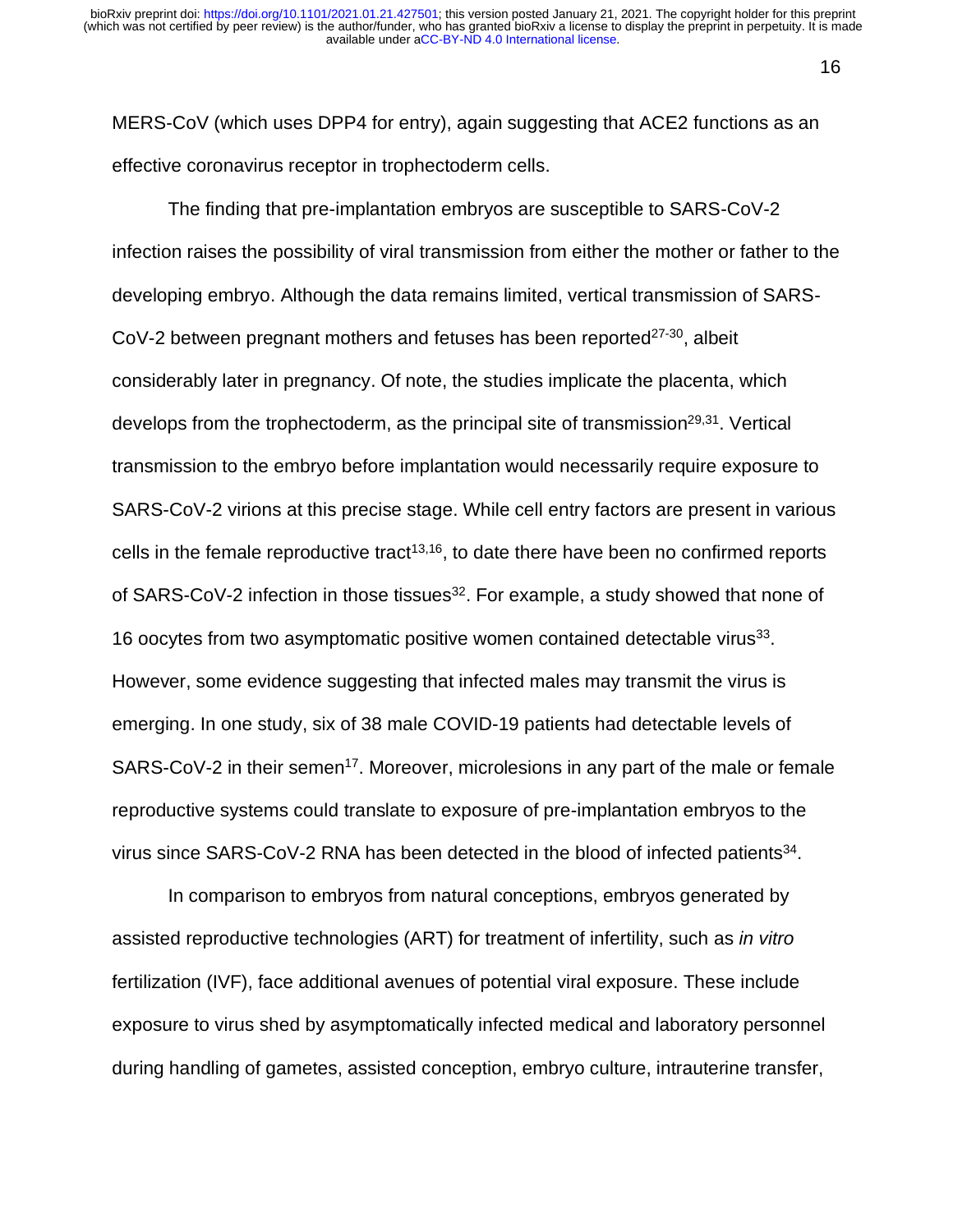or extended cryopreservation. Guidelines regarding best practices in the ART clinic during the COVID-19 pandemic have been recently described<sup>35-39</sup>, however we feel these recommendations merit revision in light of the data presented here.

An unexpected additional finding is the toxicity of the pseudotyped virions for infected cells. We observed various degrees of cell degradation in embryos that showed GFP expression, ranging from subtle to pronounced evidence of blebbing or cell debris with GFP positive puncta, and, in a few instances, total embryo demise. This was the case with both HIV- and VSV∆G-based reporter virions. The cytotoxicity might be produced by S engaging ACE2, resulting in signaling and activation of a cell death program in cells of the embryo. Alternatively, toxicity might occur as a result of transcription and translation of reporter virus genes. It will be interesting to assess the effects of live SARS-CoV-2 infection on these blastocysts.

SARS-CoV-2 infection in pregnant women is associated with increased risk of miscarriage, prematurity, and impaired fetal growth<sup>40</sup>. Such adverse fetal outcomes have mainly been attributed to COVID-19-related complications in pregnant patients<sup>40</sup>, but could also reflect infection of the fetus during pregnancy<sup>27-30</sup>. The present study further indicates that vertical transmission during pre-implantation stages might contribute to such complications and should not be ruled out. Given the trophectoderm's central role in implantation of an embryo into the maternal endometrium, compromised health of trophectoderm cells due to SARS-CoV-2 infection could altogether impede establishment of a pregnancy. Alternatively, lasting detrimental effects on the trophectoderm-derived placenta could affect the clinical outcome of an established pregnancy. Noting that our transcriptomic analysis revealed RNA presence of various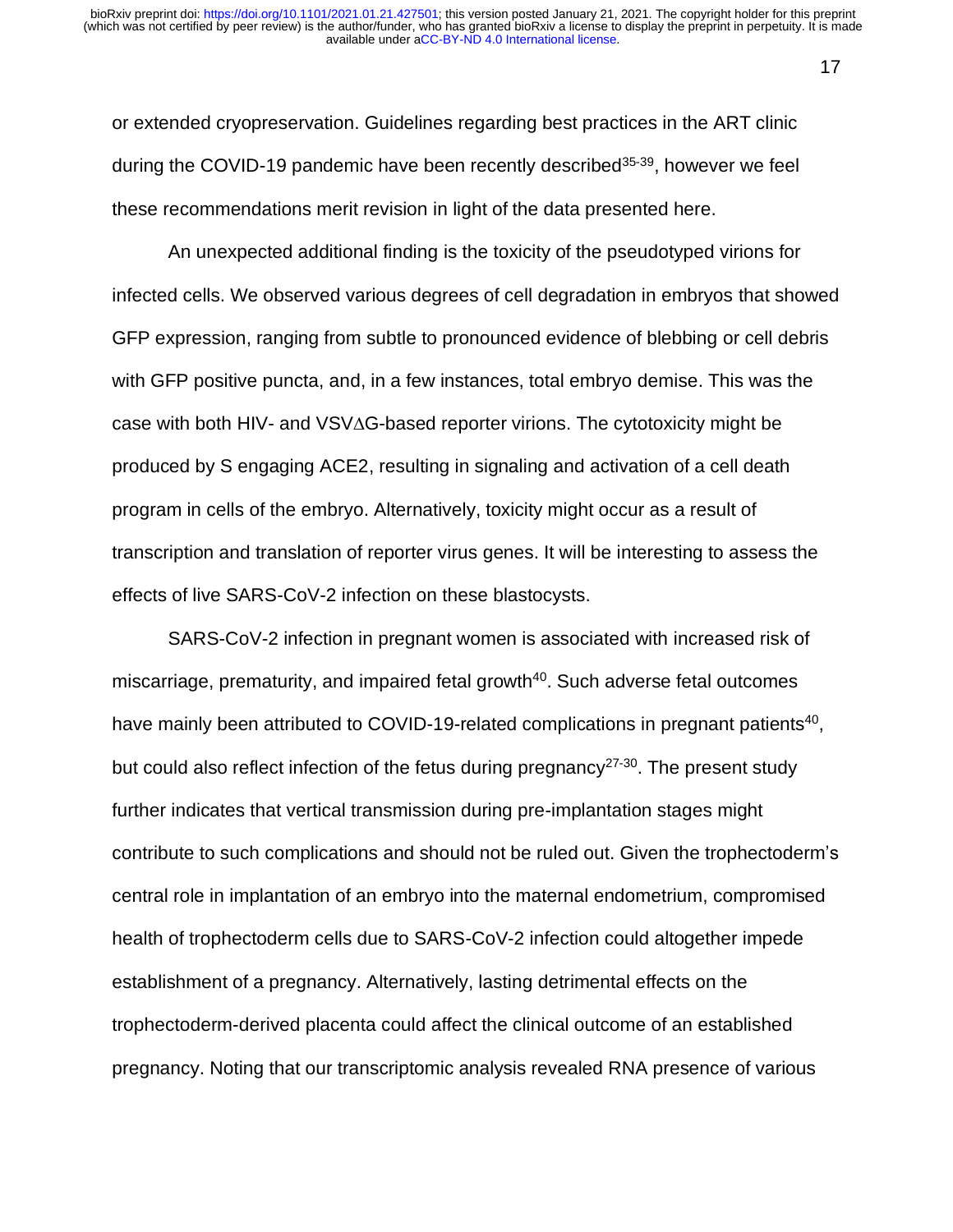factors associated with downstream steps of the SARS-CoV-2 viral life cycle, such as genome replication, trafficking and assembly<sup>5</sup>, the possibility of trophectoderm cells infecting surrounding tissues (maternal or fetal) after additional viral shedding cannot be excluded. Ultimately, population effects of the COVID-19 pandemic on fertility may become apparent when epidemiological data on pregnancies and birth rates become more readily available.

In summary, our finding that pre-implantation embryos are permissive to SARS-CoV-2 entry highlights a potential vulnerability of these embryos *in vivo*. Additionally, the data presented here should prompt careful review of procedures surrounding *in vitro* fertilization during the COVID-19 pandemic and its aftermath.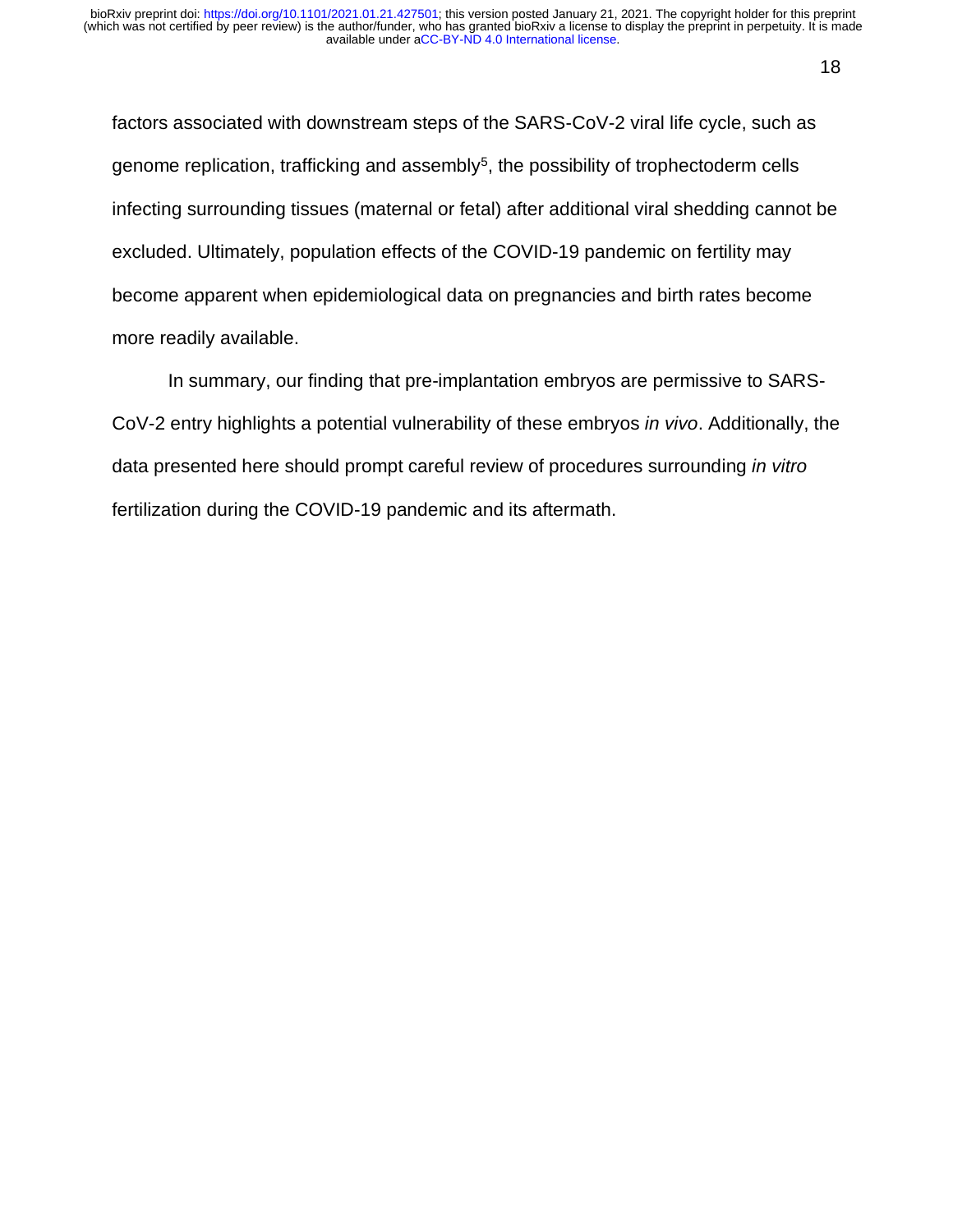#### 19

#### **References**

- 1. Morens, D.M. & Fauci, A.S. Emerging Pandemic Diseases: How We Got to COVID-19. *Cell* **182**, 1077-1092 (2020).
- 2. Zhu, N.*, et al.* A Novel Coronavirus from Patients with Pneumonia in China, 2019. *N Engl J Med* **382**, 727-733 (2020).
- 3. Zhou, P.*, et al.* A pneumonia outbreak associated with a new coronavirus of probable bat origin. *Nature* **579**, 270-273 (2020).
- 4. Hoffmann, M.*, et al.* SARS-CoV-2 Cell Entry Depends on ACE2 and TMPRSS2 and Is Blocked by a Clinically Proven Protease Inhibitor. *Cell* **181**, 271-280 e278 (2020).
- 5. Singh, M., Bansal, V. & Feschotte, C. A Single-Cell RNA Expression Map of Human Coronavirus Entry Factors. *Cell Rep* **32**, 108175 (2020).
- 6. Gao, Q.Y., Chen, Y.X. & Fang, J.Y. 2019 Novel coronavirus infection and gastrointestinal tract. *J Dig Dis* **21**, 125-126 (2020).
- 7. Puelles, V.G.*, et al.* Multiorgan and Renal Tropism of SARS-CoV-2. *N Engl J Med* **383**, 590-592 (2020).
- 8. Xiao, F.*, et al.* Evidence for Gastrointestinal Infection of SARS-CoV-2. *Gastroenterology* **158**, 1831-1833 e1833 (2020).
- 9. Goyal, P.*, et al.* Clinical Characteristics of Covid-19 in New York City. *N Engl J Med* **382**, 2372-2374 (2020).
- 10. Zhang, C., Shi, L. & Wang, F.S. Liver injury in COVID-19: management and challenges. *Lancet Gastroenterol Hepatol* **5**, 428-430 (2020).
- 11. Ellul, M.A.*, et al.* Neurological associations of COVID-19. *Lancet Neurol* **19**, 767- 783 (2020).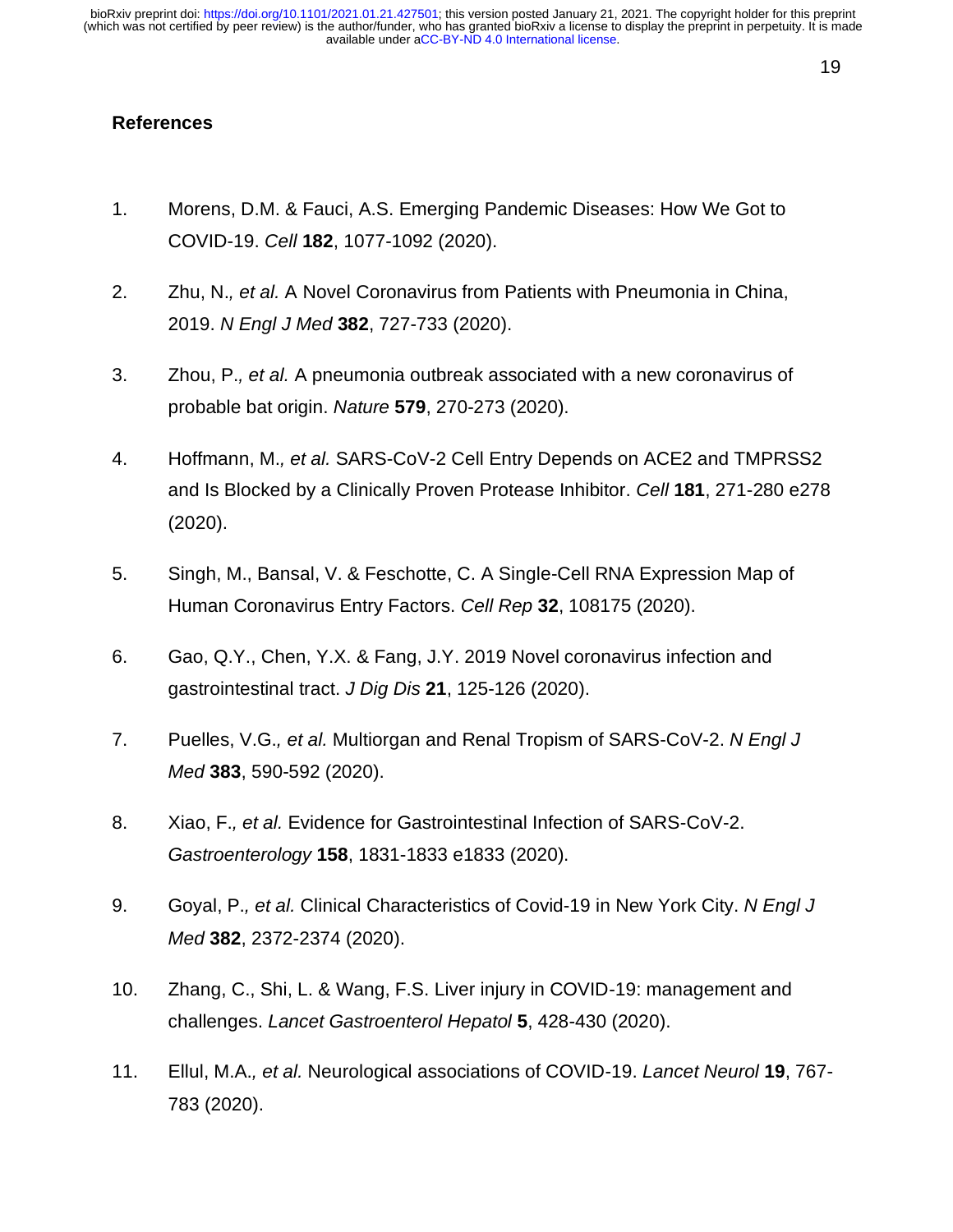- 12. Moriguchi, T.*, et al.* A first case of meningitis/encephalitis associated with SARS-Coronavirus-2. *Int J Infect Dis* **94**, 55-58 (2020).
- 13. Henarejos-Castillo, I., Sebastian-Leon, P., Devesa-Peiro, A., Pellicer, A. & Diaz-Gimeno, P. SARS-CoV-2 infection risk assessment in the endometrium: viral infection-related gene expression across the menstrual cycle. *Fertil Steril* **114**, 223-232 (2020).
- 14. Stanley, K.E., Thomas, E., Leaver, M. & Wells, D. Coronavirus disease-19 and fertility: viral host entry protein expression in male and female reproductive tissues. *Fertil Steril* **114**, 33-43 (2020).
- 15. Wang, Z. & Xu, X. scRNA-seq Profiling of Human Testes Reveals the Presence of the ACE2 Receptor, A Target for SARS-CoV-2 Infection in Spermatogonia, Leydig and Sertoli Cells. *Cells* **9**(2020).
- 16. Jing, Y.*, et al.* Potential influence of COVID-19/ACE2 on the female reproductive system. *Mol Hum Reprod* **26**, 367-373 (2020).
- 17. Li, D., Jin, M., Bao, P., Zhao, W. & Zhang, S. Clinical Characteristics and Results of Semen Tests Among Men With Coronavirus Disease 2019. *JAMA Netw Open* **3**, e208292 (2020).
- 18. Viotti, M. Preimplantation Genetic Testing for Chromosomal Abnormalities: Aneuploidy, Mosaicism, and Structural Rearrangements. *Genes (Basel)* **11**(2020).
- 19. Postma, M. & Goedhart, J. PlotsOfData-A web app for visualizing data together with their summaries. *PLoS Biol* **17**, e3000202 (2019).
- 20. Litscher, E.S. & Wassarman, P.M. Zona Pellucida Proteins, Fibrils, and Matrix. *Annu Rev Biochem* **89**, 695-715 (2020).
- 21. Turco, M.Y. & Moffett, A. Development of the human placenta. *Development* **146**(2019).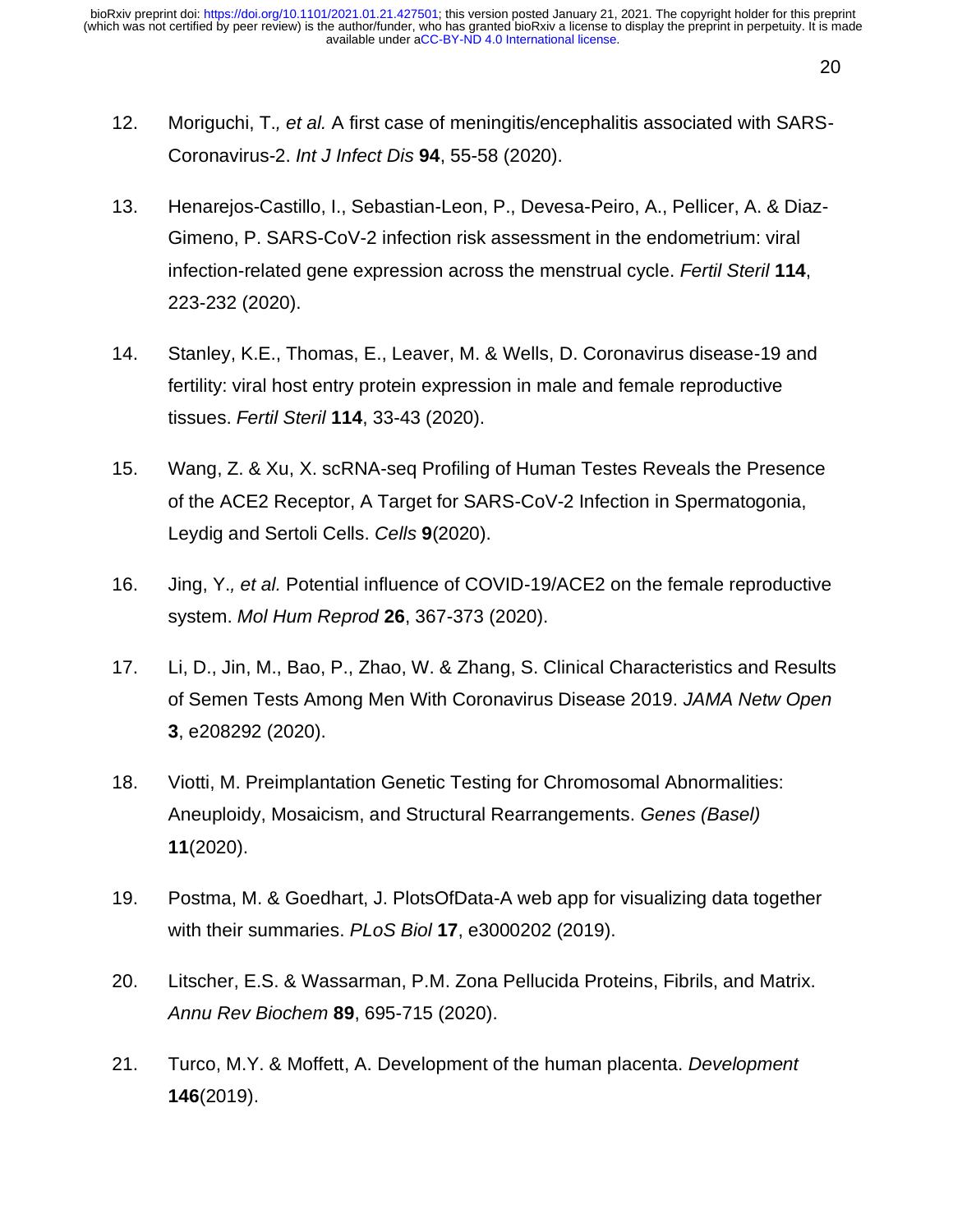- 22. Weatherbee, B.A.T., Glover, D.M. & Zernicka-Goetz, M. Expression of SARS-CoV-2 receptor ACE2 and the protease TMPRSS2 suggests susceptibility of the human embryo in the first trimester. *Open Biol* **10**, 200162 (2020).
- 23. Yan, L.*, et al.* Single-cell RNA-Seq profiling of human preimplantation embryos and embryonic stem cells. *Nat Struct Mol Biol* **20**, 1131-1139 (2013).
- 24. Xiang, L.*, et al.* A developmental landscape of 3D-cultured human pregastrulation embryos. *Nature* **577**, 537-542 (2020).
- 25. Zhou, F.*, et al.* Reconstituting the transcriptome and DNA methylome landscapes of human implantation. *Nature* **572**, 660-664 (2019).
- 26. Essahib, W., Verheyen, G., Tournaye, H. & Van de Velde, H. SARS-CoV-2 host receptors ACE2 and CD147 (BSG) are present on human oocytes and blastocysts. *J Assist Reprod Genet* (2020).
- 27. Flaherman, V.J.*, et al.* Infant Outcomes Following Maternal Infection with SARS-CoV-2: First Report from the PRIORITY Study. *Clin Infect Dis* (2020).
- 28. Turan, O.*, et al.* Clinical characteristics, prognostic factors, and maternal and neonatal outcomes of SARS-CoV-2 infection among hospitalized pregnant women: A systematic review. *Int J Gynaecol Obstet* (2020).
- 29. Vivanti, A.J.*, et al.* Transplacental transmission of SARS-CoV-2 infection. *Nat Commun* **11**, 3572 (2020).
- 30. Patane, L.*, et al.* Vertical transmission of coronavirus disease 2019: severe acute respiratory syndrome coronavirus 2 RNA on the fetal side of the placenta in pregnancies with coronavirus disease 2019-positive mothers and neonates at birth. *Am J Obstet Gynecol MFM* **2**, 100145 (2020).
- 31. Hosier, H.*, et al.* SARS-CoV-2 infection of the placenta. *J Clin Invest* **130**, 4947- 4953 (2020).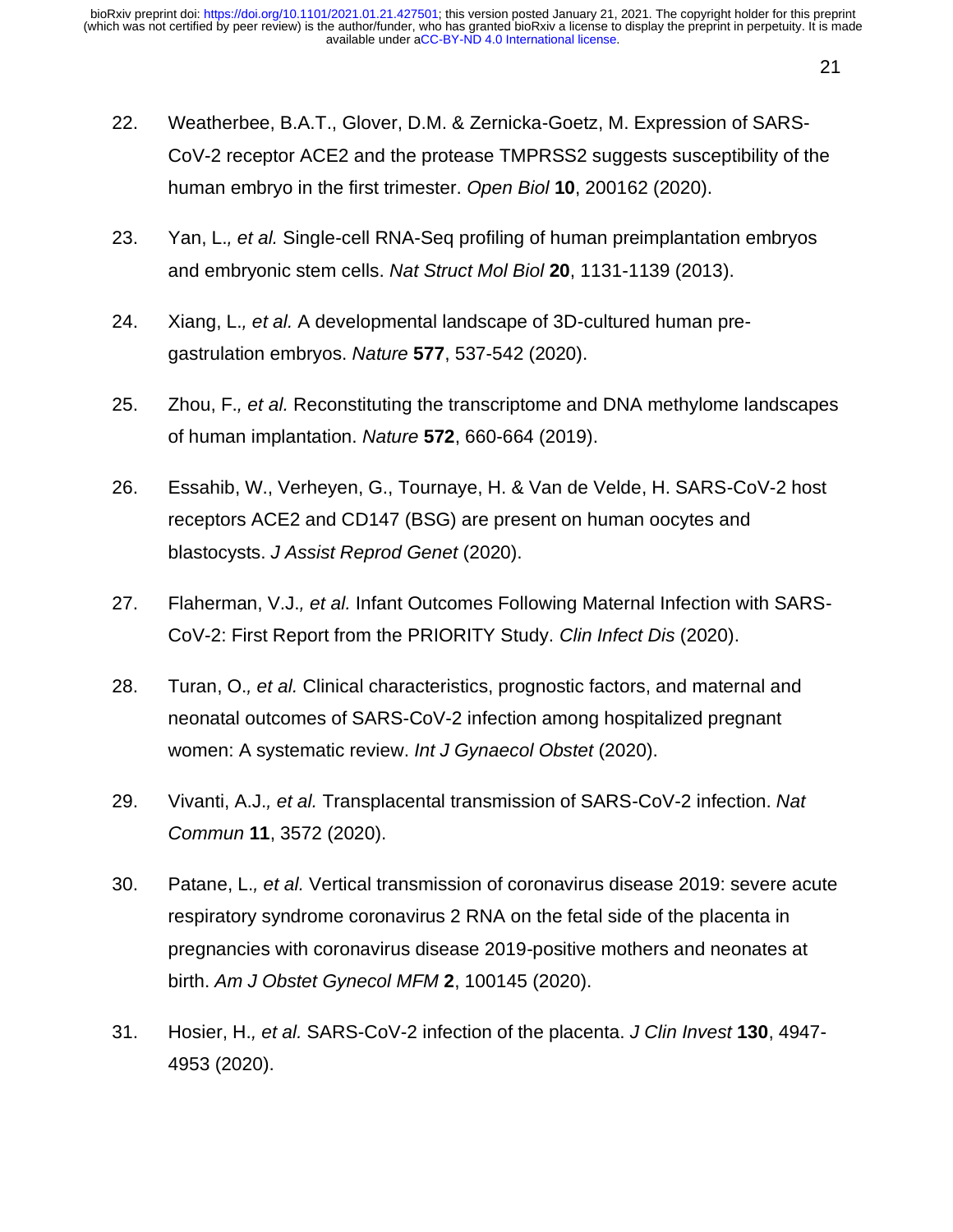- 32. Segars, J.*, et al.* Prior and novel coronaviruses, Coronavirus Disease 2019 (COVID-19), and human reproduction: what is known? *Fertil Steril* **113**, 1140- 1149 (2020).
- 33. Barragan, M., Guillen, J.J., Martin-Palomino, N., Rodriguez, A. & Vassena, R. Undetectable viral RNA in oocytes from SARS-CoV-2 positive women. *Hum Reprod* (2020).
- 34. Wang, W.*, et al.* Detection of SARS-CoV-2 in Different Types of Clinical Specimens. *JAMA* **323**, 1843-1844 (2020).
- 35. https://www.asrm.org/globalassets/asrm/asrm-content/news-andpublications/covid-19/covidtaskforceupdate10.pdf.
- 36. Group, E.C.-W.*, et al.* The calm after the storm: re-starting ART treatments safely in the wake of the COVID-19 pandemic. *Hum Reprod* (2020).
- 37. Maggiulli, R.*, et al.* Assessment and management of the risk of SARS-CoV-2 infection in an IVF laboratory. *Reprod Biomed Online* **41**, 385-394 (2020).
- 38. Veiga, A.*, et al.* Assisted reproduction and COVID-19: a joint statement of ASRM, ESHRE and IFFS. *Hum Reprod Open* **2020**, hoaa033 (2020).
- 39. Simopoulou, M.*, et al.* Navigating assisted reproduction treatment in the time of COVID-19: concerns and considerations. *J Assist Reprod Genet* **37**, 2663-2668 (2020).
- 40. Boushra, M.N., Koyfman, A. & Long, B. COVID-19 in pregnancy and the puerperium: A review for emergency physicians. *Am J Emerg Med* (2020).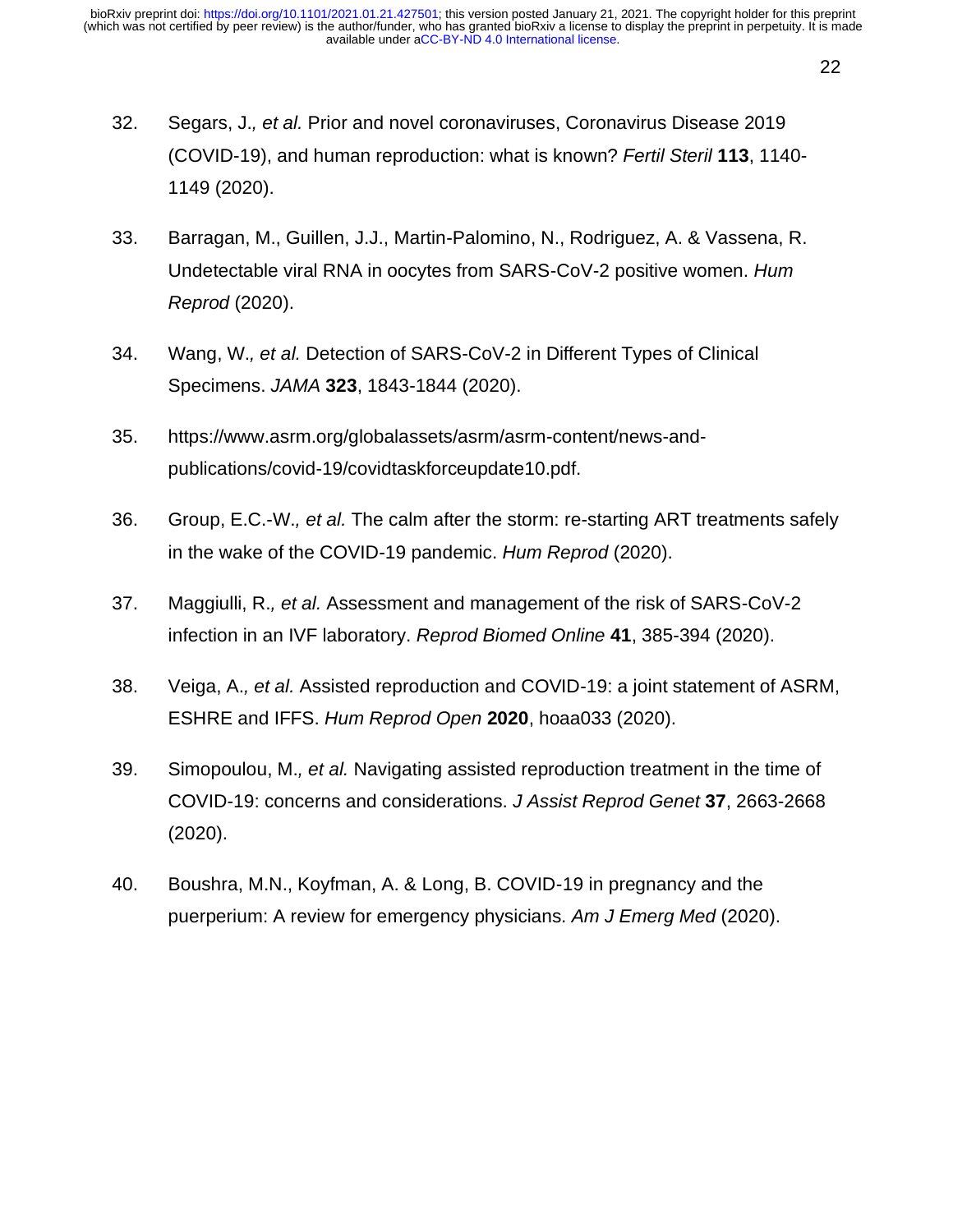#### 23

#### **Legends**

#### **Figure 1. Expression of Genes Involved in SARS-CoV-2 Infection in Embryo Cells.**

Violin plots showing log10-normalized expression profiles obtained by RNA-seq

performed on trophectoderm biopsies of blastocysts. Each data point represents one

embryo. Each trophectoderm biopsy consisted of 5-10 cells.

- (A) Canonical SARS-CoV-2 entry factors *ACE2* and *TMPRSS2*
- (B) Proposed alternative/ancillary mediators of SARS-CoV-2 entry, replication, traffic, and assembly.

#### **Figure 2. Localization of ACE2 and TMPRSS2 in Embryos.**

Maximum intensity projections (MIPs) of confocal z-stacks of blastocysts, showing nuclei (blue) and ACE2 or TMPRSS2 (white). Pink arrowheads point to cell membranes. Scale bars represent 50  $\mu$ m in low magnification panels, and 10  $\mu$ m in high magnification panels.

# **Figure 3. Embryo Infection by Reporter Virions Pseudotyped with the S protein of SARS-CoV-2.**

Sample confocal MIP images of embryos infected with HIV-based (A) or VSV∆G -based (B) reporter virions pseudotyped with the S protein from SARS-CoV-2. Pink arrowheads point to cells displaying robust GFP signal, white arrowheads point to evidence of cell degradation. Scale bars represent 20 µm.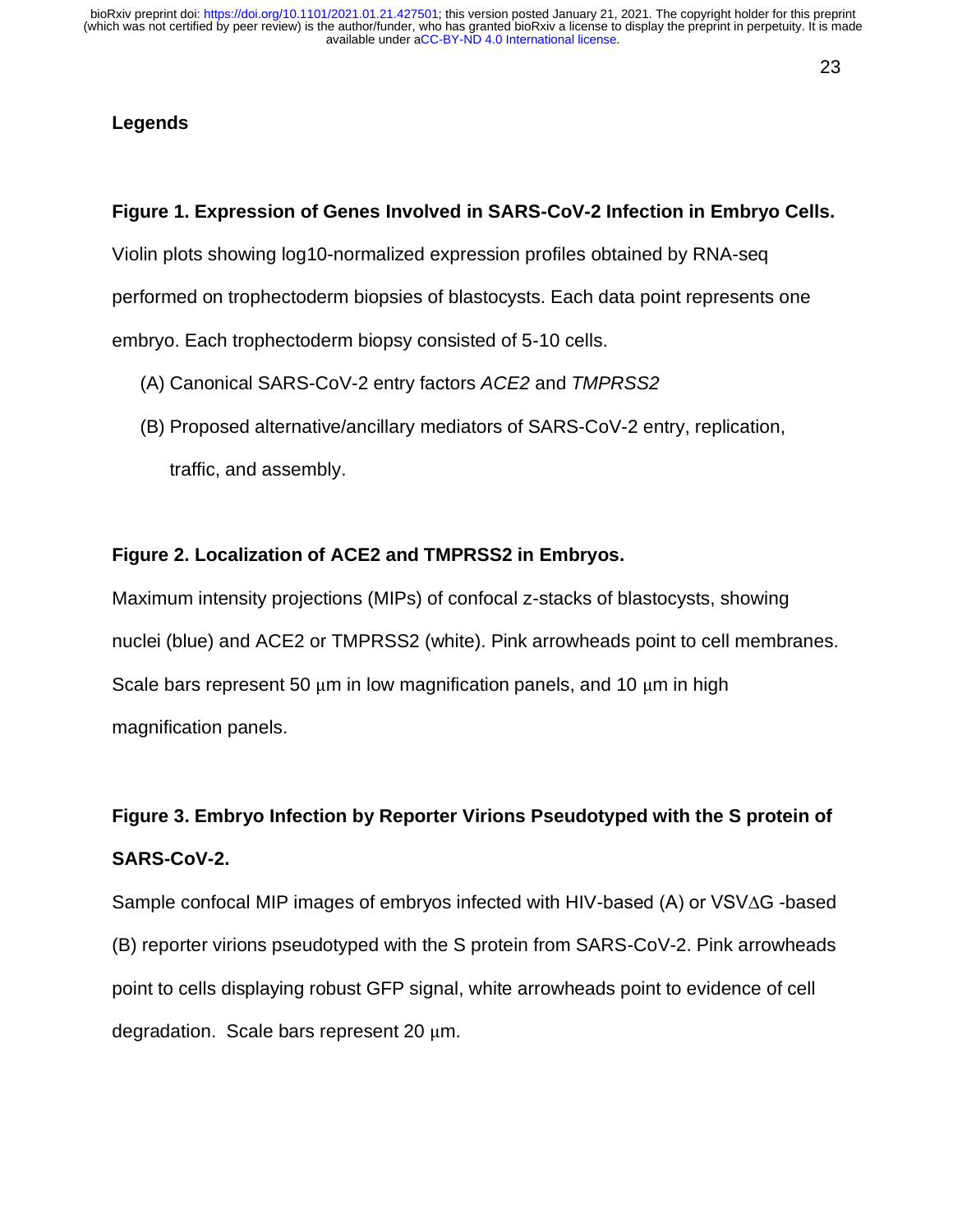# **Supplemental Figure 1. Reporter Virion Experiments Indicate Entry Into Cells of the Embryo Via SARS-CoV-2 S and ACE2.**

Embryos used in GFP reporter virion experiments, displaying merged brightfield with epifluorescence signal. Top set shows results from HIV-based virus, bottom set shows results from the VSV∆G-based virus. Two representative images are shown per condition. Pink arrowheads point to cells displaying robust GFP signal, white arrowheads point to evidence of cell degradation, yellow arrowheads point to punctate GFP signal, and white asterisks indicate embryos manifesting poor health or complete demise. Scale bars represent 50 µm.

#### **Table 1. Summary of Experiments Using Reporter Virions.**

For each reporter virion (HIV- or VSV∆G -based), the table indicates the experimental condition, the number of embryos used, and the number/percent of infected embryos as evidenced by GFP signal.

**Supplemental Table 1. Features of Embryos used in RNA-seq Experiment.**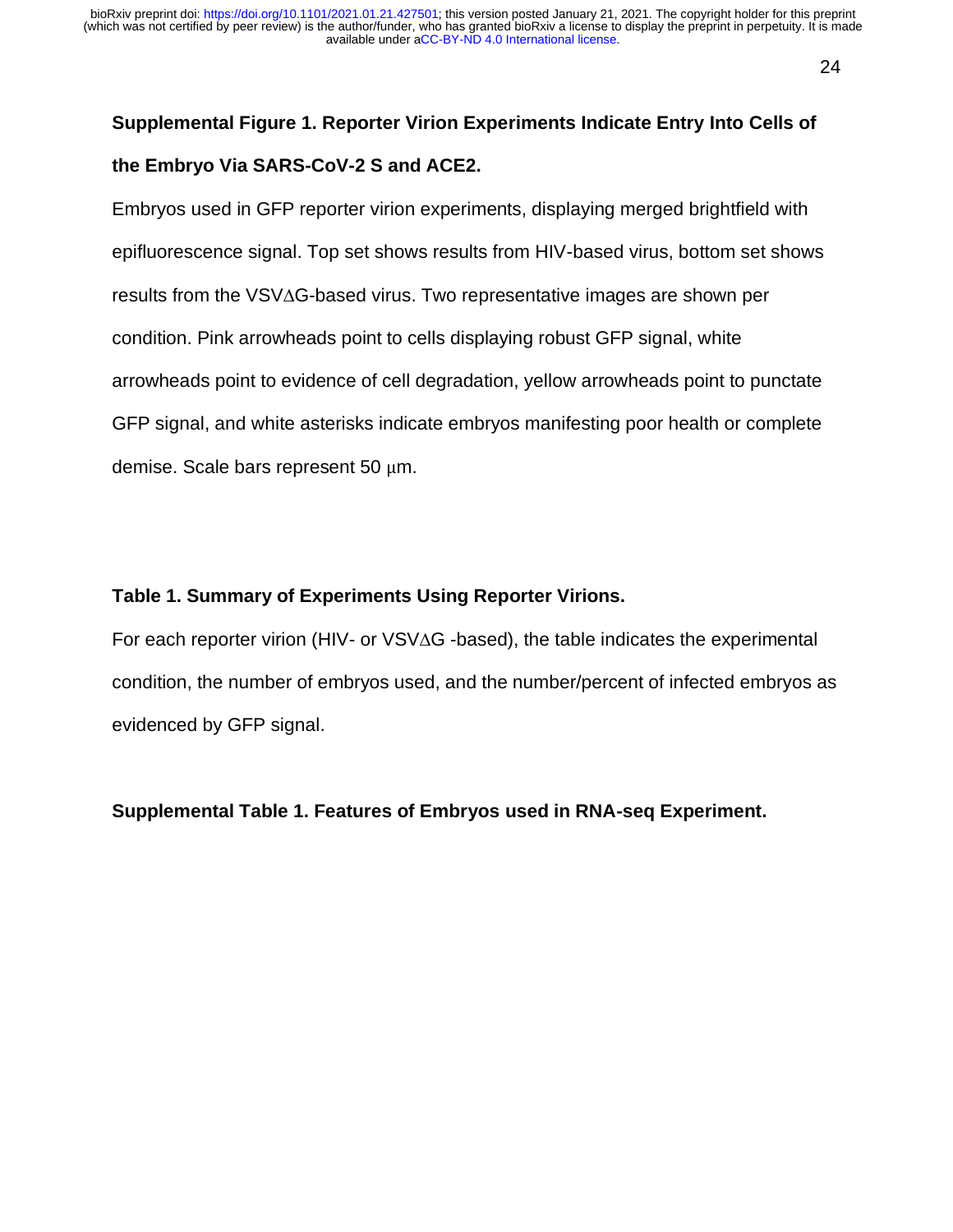#### 25

## **Figures**



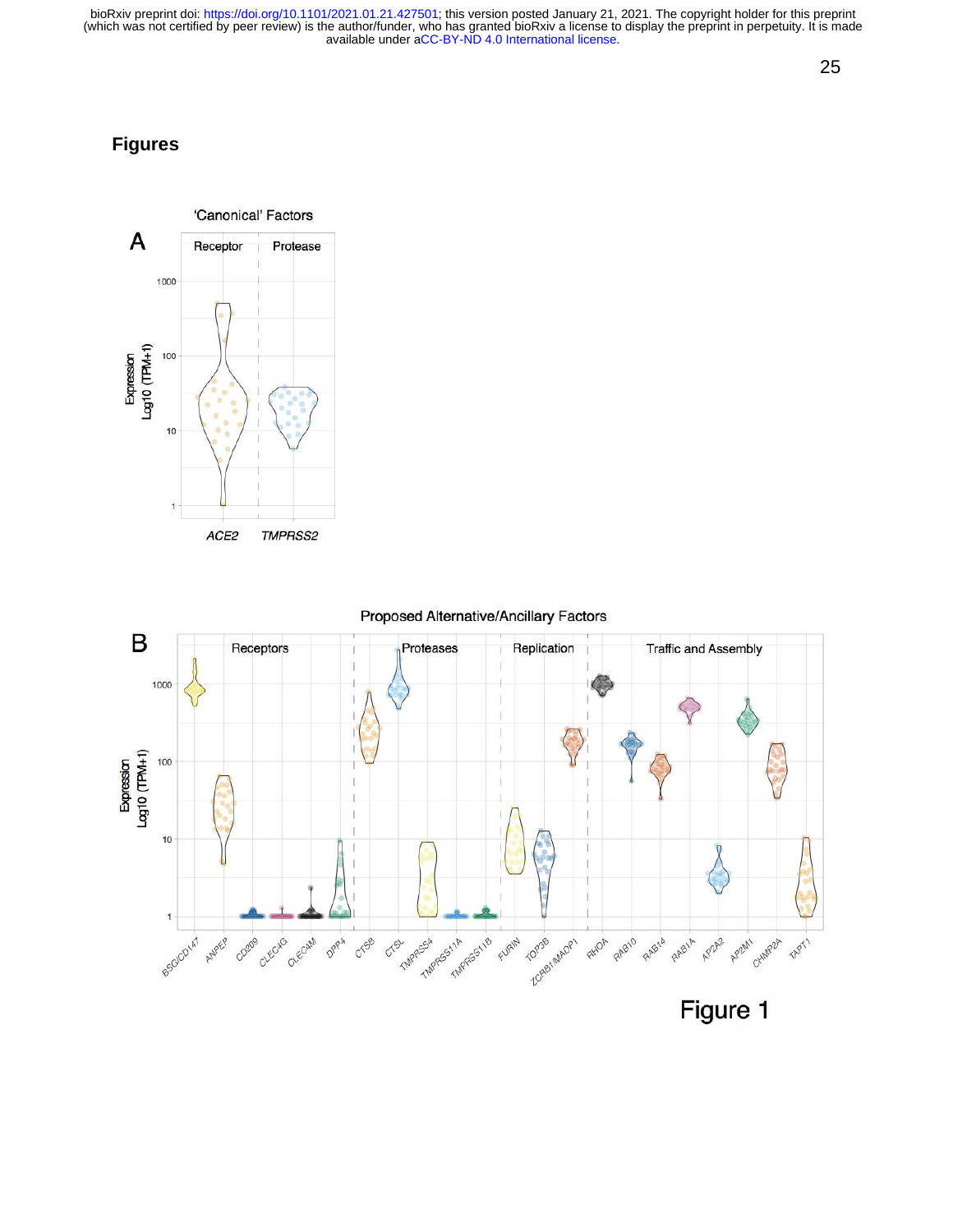26



Figure 2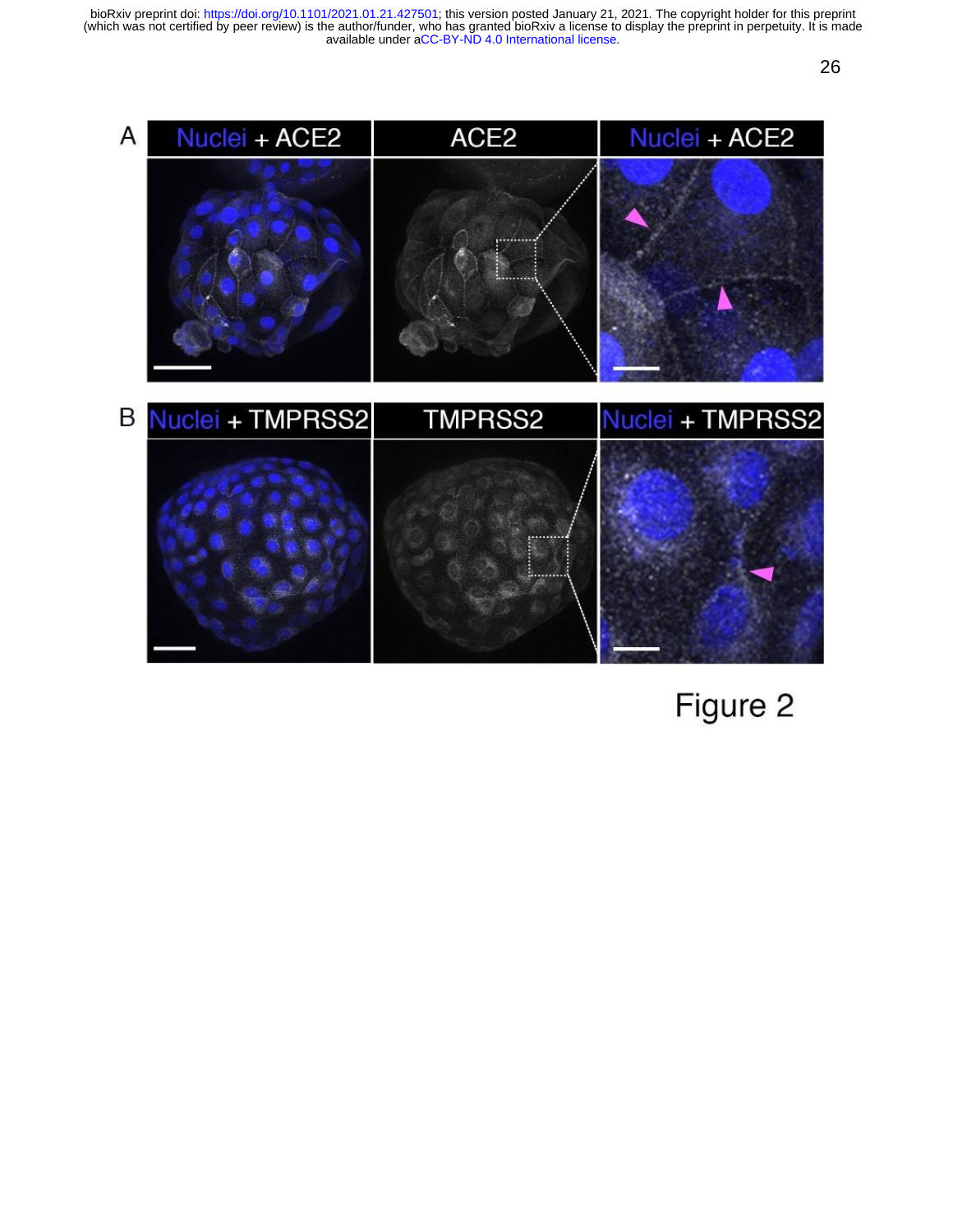

# Figure 3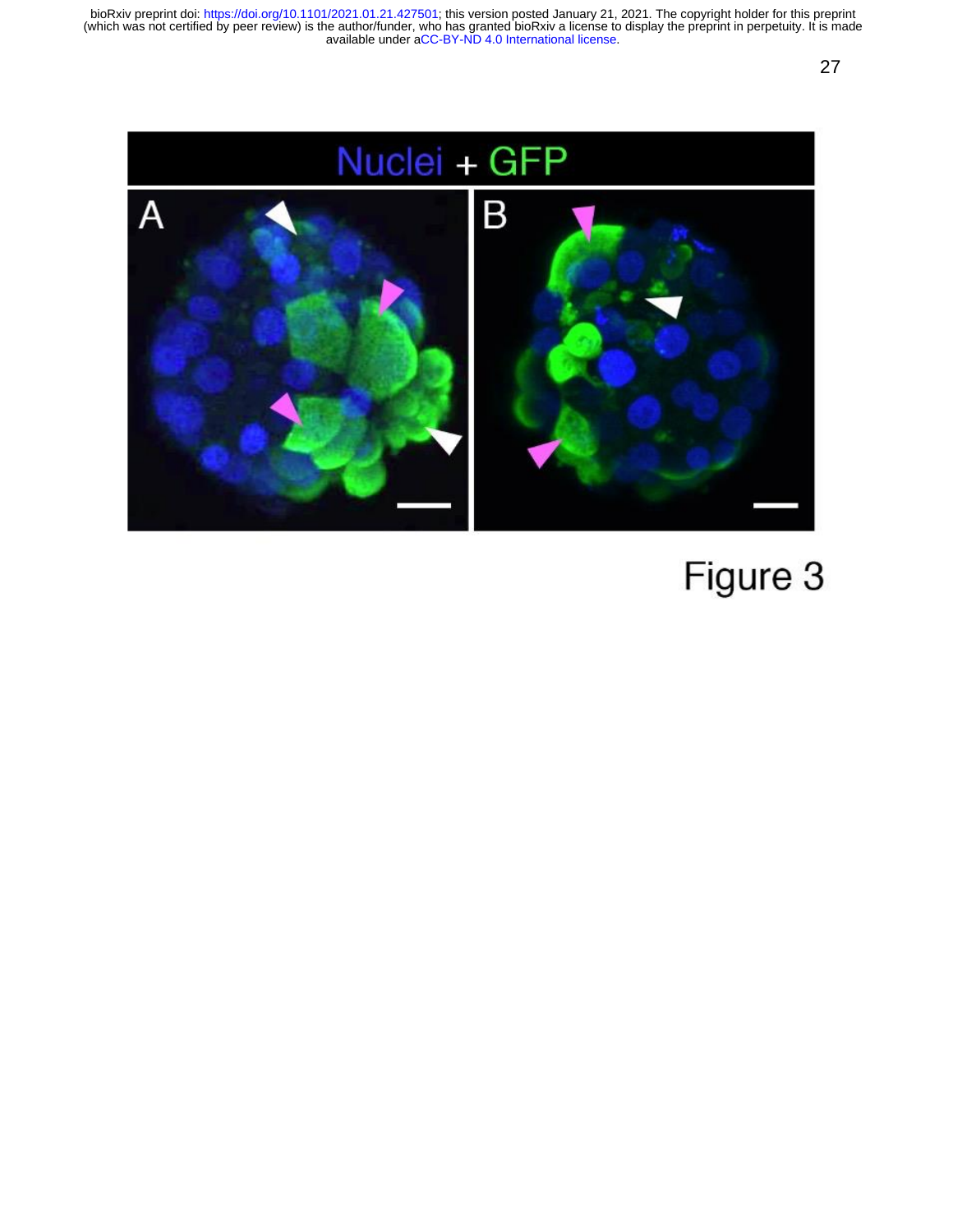

## Supplemental Figure 1

28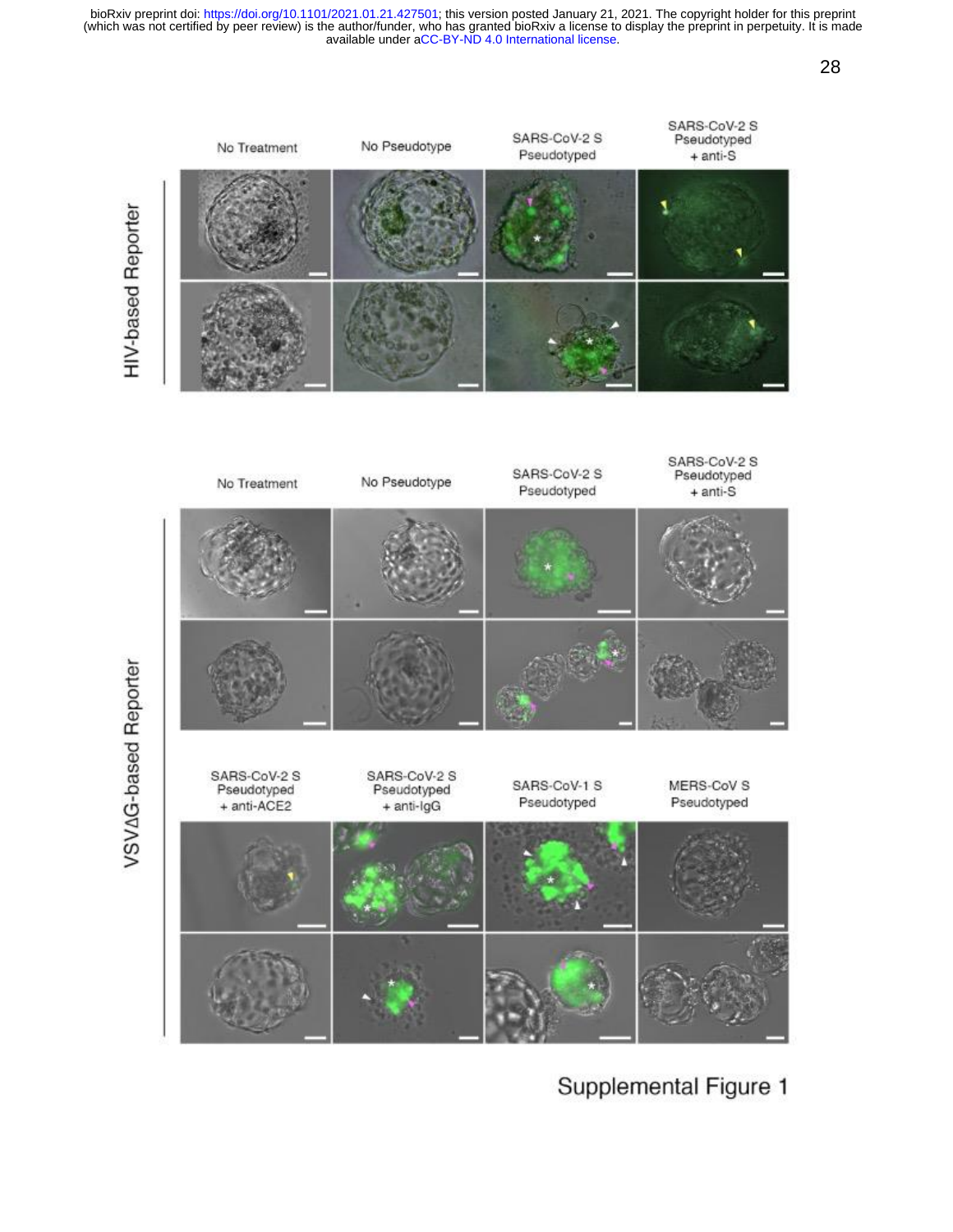#### 29

#### **Tables**

#### **Table 1**

#### HIV-based Reporter

| Treatment                      | Number of Embryos | <b>GFP Positive Embryos</b>   |
|--------------------------------|-------------------|-------------------------------|
|                                | Tested            |                               |
| No Treatment                   | 15                |                               |
| No Pseudotype ('Bald') Virus   | 15                |                               |
| SARS-CoV-2 Pseudotyped Virus   | 15                | 6(40%)                        |
| SARS-CoV-2 Pseudotyped Virus   |                   | 1 (14.3%) with limited puncta |
| + anti-S neutralizing Antibody |                   |                               |

#### VSV∆G -based Reporter

| Treatment                        | Number of Embryos | <b>GFP Positive Embryos</b> |
|----------------------------------|-------------------|-----------------------------|
|                                  | Tested            |                             |
| No Treatment                     | 4                 | 0                           |
| No Pseudotype ('Bald') Virus     | 5                 | 0                           |
| SARS-CoV-2 S Pseudotyped Virus   |                   | $4(57.1\%)$                 |
| SARS-CoV-2 S Pseudotyped Virus + | 4                 | 0                           |
| anti-S neutralizing Antibody     |                   |                             |
| SARS-CoV-2 S Pseudotyped Virus + | 4                 | 2 (50%) with limited puncta |
| anti-ACE2 neutralizing Antibody  |                   |                             |
| SARS-CoV-2 S Pseudotyped Virus + | 6                 | 4 (66.7%)                   |
| anti-IgG neutralizing Antibody   |                   |                             |
| SARS-CoV-1 S Pseudotyped Virus   | 5                 | 4 (80%)                     |
| MERS-CoV S Pseudotyped Virus     | 5                 |                             |